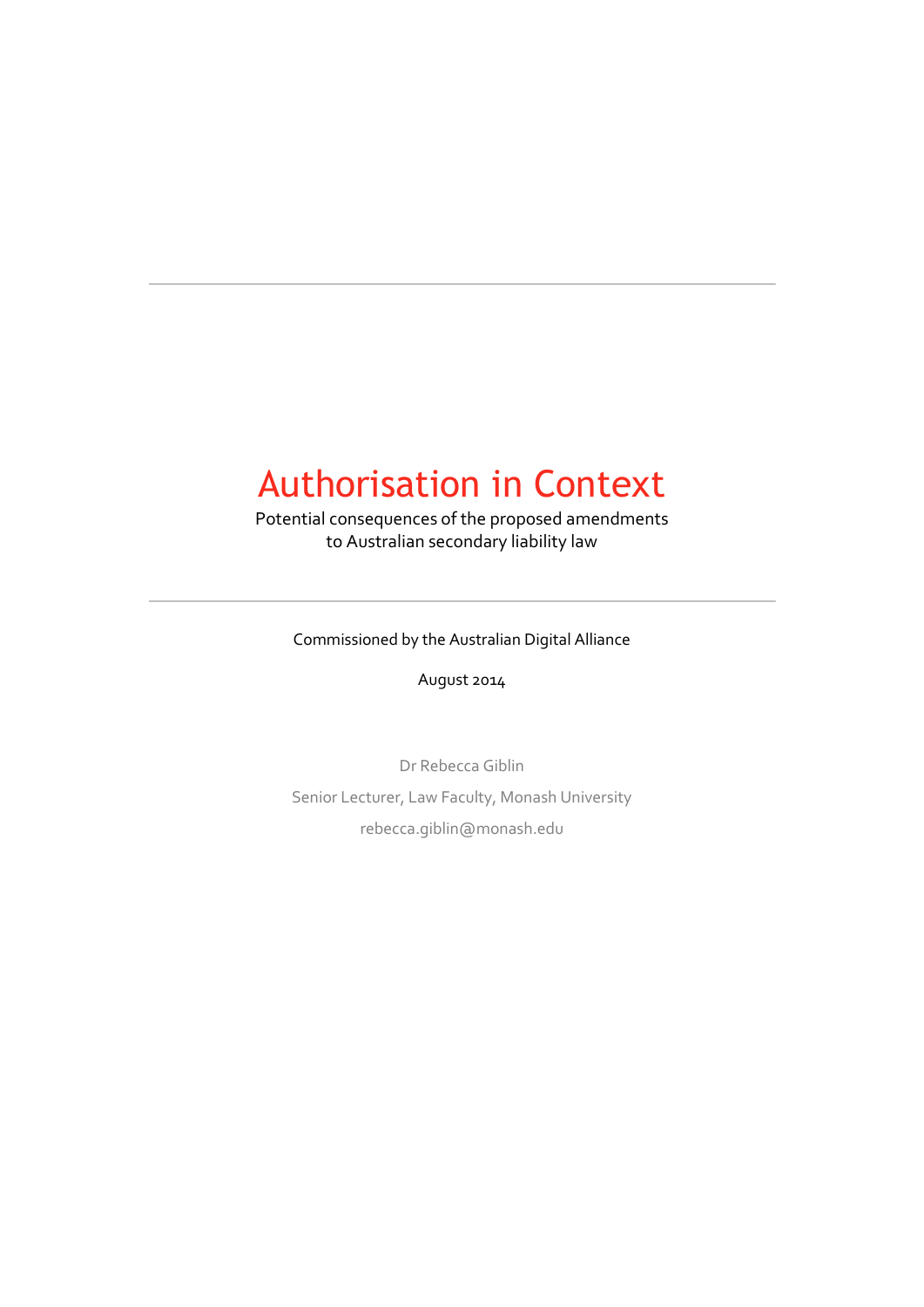## <span id="page-1-0"></span>Executive Summary

The Australian Government has proposed amending the Copyright Act 1968 to broaden the circumstances in which an organisation or individual may be liable for someone else's copyright infringement. Although the Government's proposed amendment appears to be squarely aimed at ISPs, the amendments would apply with equal force to any other person who provides goods or services which may be put to infringing use. This includes all organisations which provide internet access to the public (including government bodies, libraries, schools and universities), online platforms which enable users to upload and display images and videos (such as eBay, Facebook and YouTube), providers of remote or 'cloud' storage (including commercial businesses like Dropbox, Microsoft and Google, as well as schools and universities), organisations which loan out or make available copyrighted content (libraries and video stores) and businesses which make and sell everyday consumer technologies like CDs, CD/DVD burners, USB keys, hard drives, digital video recorders and photocopiers.

This report sets out the existing law in its historical and global contexts, and, on the basis of extensive consultations with representatives from universities, schools, libraries and the technology sector, explores the legal and practical implications of the proposed changes for Australian intermediaries. It finds that:

- ▲ the proposed expansion of liability would potentially have significant deleterious effects for Australian institutions;
- ▲ the existing Australian law is already as broad as or broader than those of its counterparts overseas (and fully compliant with its international obligations);
- ▲ the proposal would use a 'one size' fits all approach contrary to a century of authority emphasising the necessity of determining liability with reference to all of the facts of each case;
- $\blacktriangle$  it would give copyright owners considerably broader rights against Australian individuals and institutions than those suffering economic loss because of torts committed in other contexts (without any justification of why they should receive such special treatment);
- ▲ the proposed amendments would likely result in persistent rightholder lobbying for new regulations that go further and do more, perpetuating uncertainty about the scope of intermediaries' obligations and liability;
- $\blacktriangle$  it would oblige greater reliance on 'safe harbours', driving increased account terminations;
- ▲ the increased costs and uncertainty would make Australia less competitive and a less attractive place for investment; and
- ▲ there has been no clear analysis about the benefits likely to be obtained in exchange for these costs.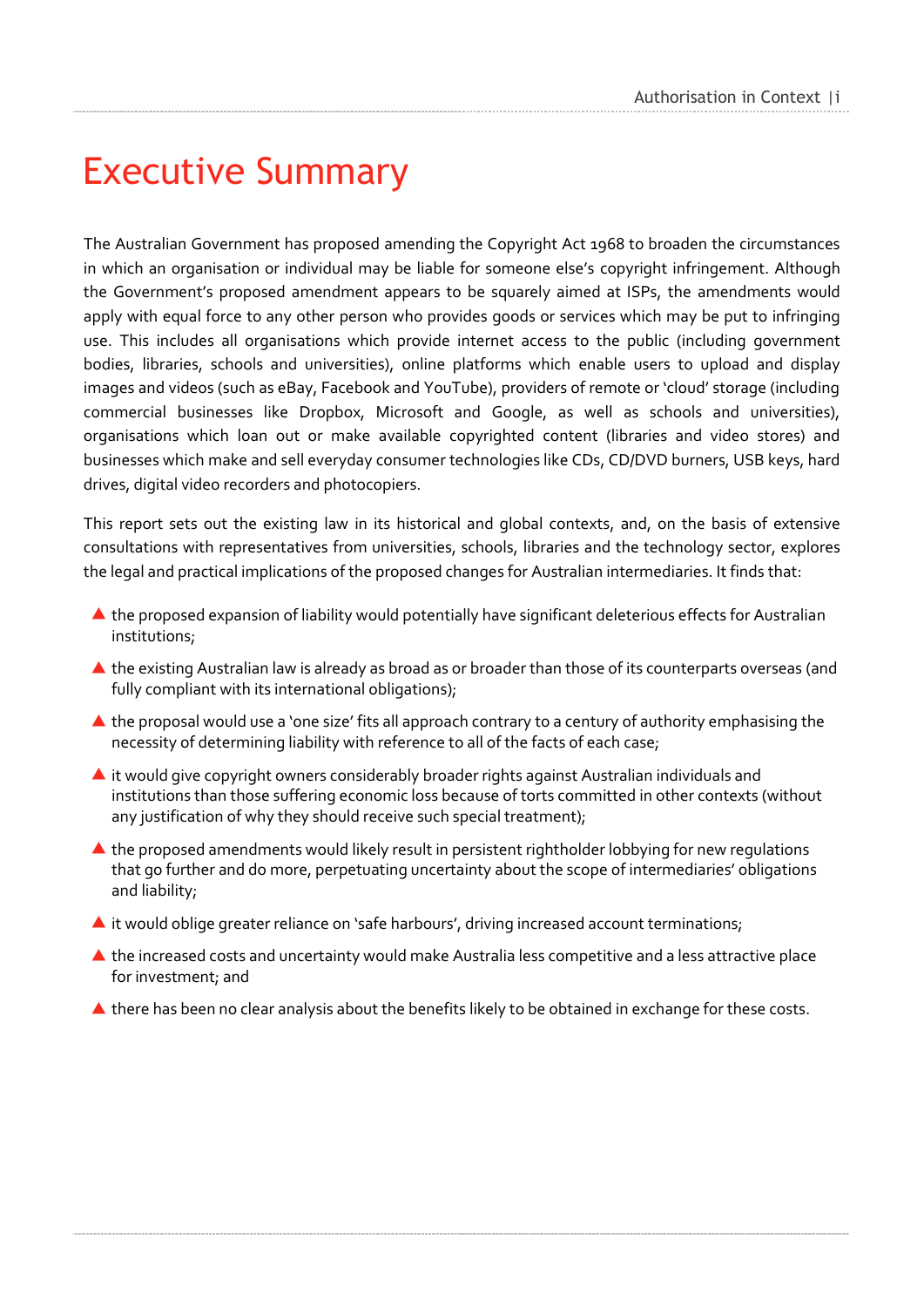### **CONTENTS**

| <b>Executive Summary</b>                                                                                     | i                        |
|--------------------------------------------------------------------------------------------------------------|--------------------------|
| 'Authorisation' in Australian law                                                                            | 1                        |
| Overview of the law                                                                                          | 1                        |
| Ongoing significance of the common law                                                                       | 1                        |
| The importance of flexibility                                                                                | $\overline{2}$           |
| The proposed amendment                                                                                       | $\overline{\mathcal{A}}$ |
| Likely legal consequences                                                                                    | 5                        |
| Downgrading the significance of a defendant's power to prevent the third party infringement                  | 5                        |
| Limiting the courts' discretion to determine what amounts to 'reasonable steps' on the facts of each<br>case | 6                        |
| Practical implications for Australian intermediaries                                                         | 8                        |
| New obligations to take proactive steps to reduce infringement                                               | 8                        |
| Case study: Public Wi-Fi                                                                                     | 8                        |
| New obligations for libraries, schools, universities, cloud providers and more                               | 9                        |
| New pressure to enter into private enforcement deals                                                         | 12                       |
| Increased need to rely on 'safe harbours'                                                                    | 14                       |
| More red tape and regulation = reduced global competitiveness                                                | 15                       |
| Situating the proposal within the global context                                                             | 17                       |
| What about graduated responses?                                                                              | 19                       |
| <b>Conclusions</b>                                                                                           | 20                       |
| About the author                                                                                             | 21                       |
| <b>Appendix 1</b>                                                                                            | 21                       |
| List of cases reviewed for the purpose of footnote 29 and accompanying text:                                 | 21                       |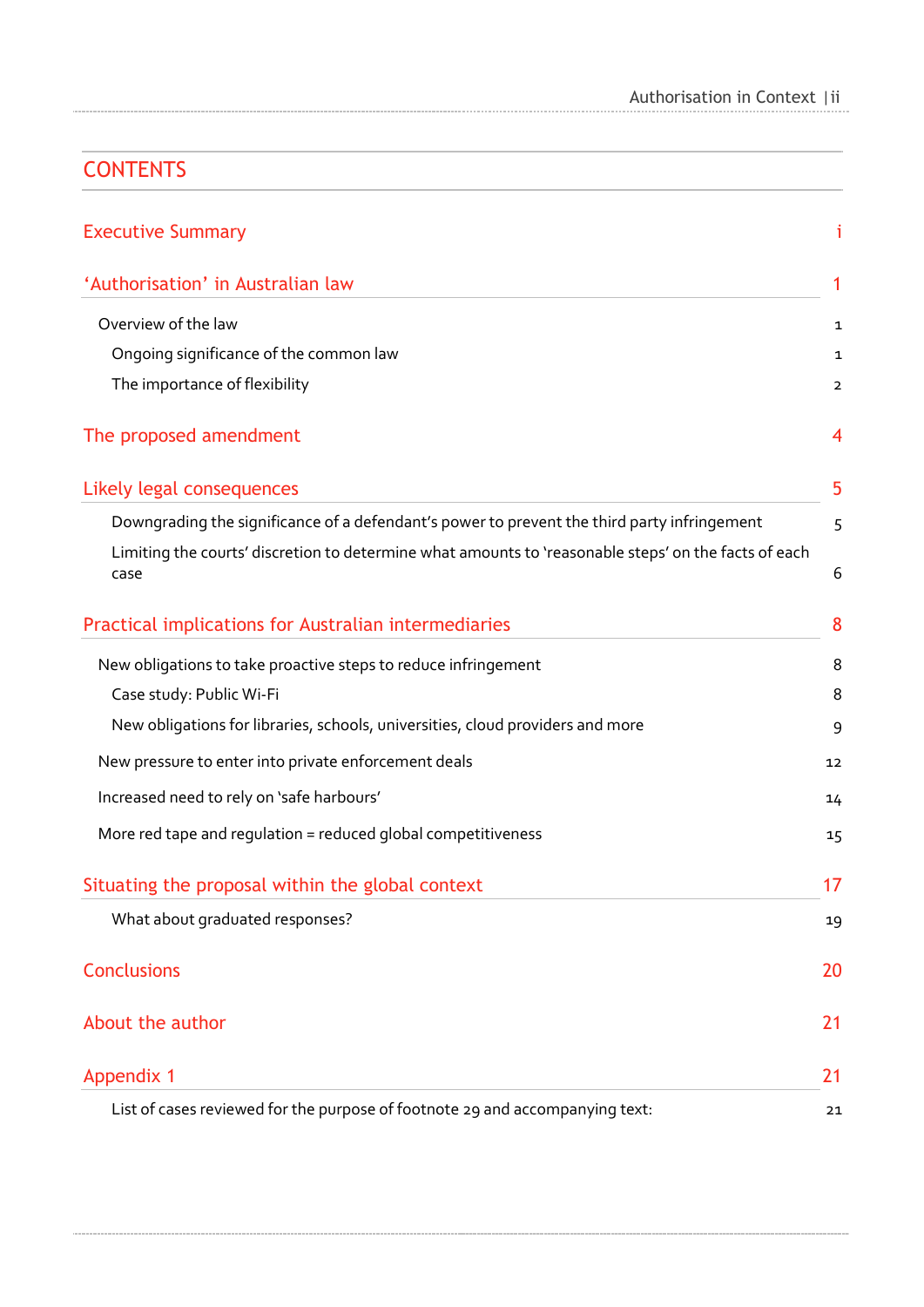# <span id="page-3-0"></span>'Authorisation' in Australian law

### <span id="page-3-1"></span>Overview of the law

As a matter of general principle, Australian law does not impose obligations on unrelated organisations to take proactive steps to protect the economic interests of others. As McHugh J reminded us in *Perre v Apand*, citing a long list of authorities:

As long as a person is legitimately protecting or pursuing his or her social or business interests, the common law will not require that person to be concerned with the effect of his or her conduct on the economic interests of other persons. And that is so even when that person knows that his or her actions will cause loss to a specific individual.<sup>1</sup>

That situation changes only where a defendant has sufficient proximity to that loss.<sup>2</sup>

These general principles apply to a range of legal situations, including liability for copyright infringement committed by third parties. Thus the law does not make everyone liable for failing to proactively protect the copyrights of others; liability arises only where the defendant has sufficient involvement to justify its being held responsible.<sup>3</sup>

In Australia, the legal mechanism for determining whether a defendant is sufficiently involved to warrant liability is a doctrine called authorisation. Its current statutory basis is the *Copyright Act 1968* (Cth), which grants copyright owners the exclusive right to do certain acts with regard to copyrighted material, including the exclusive right to 'to authorize' another person to do such acts (and makes it an infringement for a person to do those acts without permission or 'to authorize' another person to do so). 4

#### <span id="page-3-2"></span>Ongoing significance of the common law

Despite its statutory basis, for most of its century-long existence authorisation was shaped entirely by the common law. The leading authority is the High Court's decision in *University of New South Wales v Moorhouse*. 5 In that case publishers sued the University of New South Wales for 'authorising' infringements that occurred by use of photocopying facilities located adjacent to books in one of its libraries. After defining 'authorisation' as 'sanctioning, approving or countenancing' infringement, the High Court ultimately held that the University was indeed liable for authorising the infringing copying. Gibbs J held that,

[A] person who has under his control the means by which an infringement of copyright may be committed – such as a photocopying machine – and who makes it available to other persons,

<sup>1</sup> *Perre v Apand Pty Ltd* (1999) 198 CLR 180, 224 [115], citing *Caltex Oil (Australia) Pty Ltd v The Dredge "Willemstad"* (1976) 136 CLR 529, 552 (Gibbs J); *Jaensch v Coffey* (1984) 155 CLR 549, 578 (Deane J); *Sutherland Shire Council v Heyman* (1985) 157 CLR 424, 503 (Deane J); *Bryan v Maloney* (1995) 182 CLR 609, 618-619 (Mason CJ, Deane and Gaudron JJ); *Hill v Van Erp* (1997) 188 CLR 159, 184 (Dawson J), 211 (McHugh J).

<sup>&</sup>lt;sup>2</sup> For a general discussion of the kinds of circumstances where this may be the case, see the judgment of Gummow and Hayne JJ, *Roadshow Films Pty Ltd v iiNet Ltd (No 2)* (2012) 248 CLR 42, 79-80 [107]-[110] ('*iiNet*').

 $3$  See pages 2-4, 6 for discussion of the kinds of involvement that have been accepted as giving rise to authorisation liability (or not being sufficient to do so).

<sup>4</sup> *Copyright Act 1968*, ss 13(2), 36(1), 101(1) ('*Copyright Act*').

<sup>5</sup> (1975) 133 CLR 1 ('*Moorhouse*').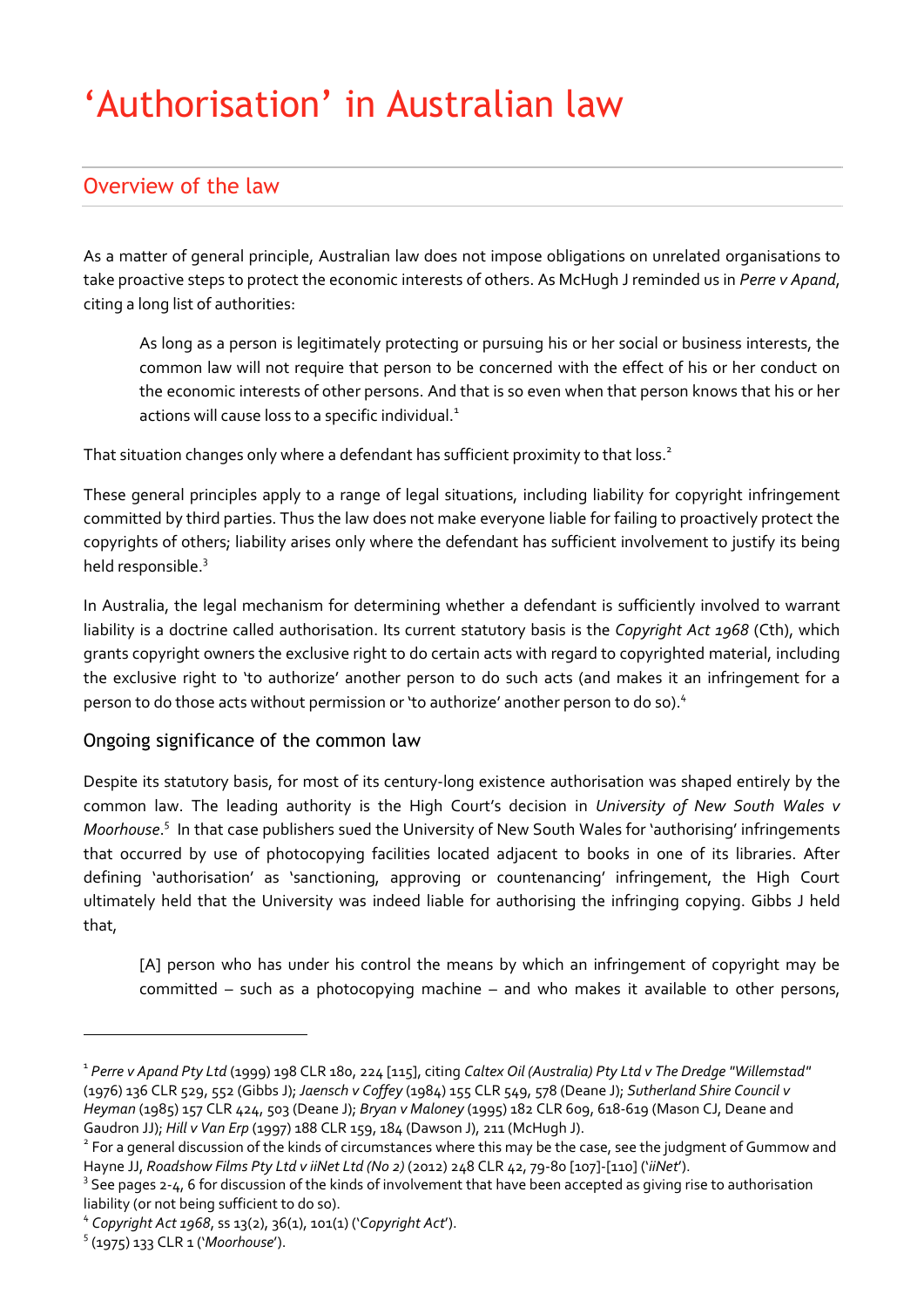knowing, or having reason to suspect, that it is likely to be used for the purpose of committing an infringement, and omitting to take reasonable steps to limit its use to legitimate purposes, would authorize any infringement that resulted from its use. $^{\rm 6}$ 

In 2000, amendments to the Copyright Act partially codified existing common law principles, particularly as enunciated in Moorhouse.<sup>7</sup> Parliament's intention was 'to provide a degree of legislative certainty about liability for authorising infringements'.<sup>8</sup> As a result, the Act now specifies three factors which the court must take into account in determining whether a defendant has authorised infringement, derived largely from the opinion of Gibbs J: 9

- a) the extent (if any) of the person's power to prevent the doing of the act concerned;
- b) the nature of any relationship existing between the person and the person who did the act concerned; and
- c) whether the person took any other reasonable steps to prevent or avoid the doing of the act, including whether the person complied with any relevant industry codes of practice.

The codification is partial only. While courts must take these factors into account, they must also consider all other relevant circumstances in determining liability. Since common law principles continue to apply, the reasoning in dozens of previous decisions provides context and guidance to courts and enrich judicial analyses of both the statutory factors and other relevant considerations.

#### <span id="page-4-0"></span>The importance of flexibility

Australian courts have repeatedly emphasised the importance of determining liability for authorisation on 'all the facts of the case'.<sup>10</sup> In 1946, Herring CJ warned that:

[A]ny attempt to prescribe beforehand ready-made tests for determining on which side of the line a particular case will fall, would seem doomed to failure. … In the end the matter must in each case depend on a careful examination of all the relevant facts.<sup>11</sup>

The partial codification in 2000 did not limit the judicial flexibility necessary to the doctrine. If anything, it increased it. By adding the words '(if any)' to the first statutory factor, Parliament confirmed that liability

<sup>6</sup> *Moorhouse* at 13.

<sup>7</sup> Revised Explanatory Memorandum, *Copyright Amendment (Digital Agenda) Bill 2000* (Cth), Schedule 1 at [57], [157]. 8 Ibid.

<sup>9</sup> *Copyright Act*, ss 36(1A) (relating to copyright in works) and 101(1A) (for copyright in subject matter other than works). See *iiNet*, 53-54 [22] (French CJ, Crennan and Kiefel JJ), 87 [133] (Gummow and Hayne JJ).

<sup>10</sup> *iiNet*, 48 [5] (French CJ, Crennan and Kiefel JJ), citing *Moorhouse*, 12 (Gibbs J); *Performing Right Society Ltd v Ciryl Theatrical Syndicate Ltd* [1924] 1 KB 1, 9 (Bankes LJ). See also *Australasian Performing Right Association Ltd v Metro on George* (2004) 210 ALR 244, 251 [17] (Bennett J) ('*APRA v Metro on George*'); *Australasian Performing Right Association Ltd v Jain* (1990) 26 FCR 53, 61 (Sheppard, Foster and Hill JJ) ('*APRA v Jain*').

<sup>11</sup> *Winstone v Wurlitzer Automatic Phonograph Co of Australia Pty Ltd* [1946] VLR 338, 345 (Herring CJ),cited with approval in *APRA v Jain*, 59; *TS & B Retail Systems Pty Ltd v 3Fold Resources Pty Ltd (No 3)* (2007) 158 FCR 444, 488-489 [176] (Finkelstein J); *iiNet*, 84 [125] (Gummow and Hayne JJ); *Fairlight.AU Pty Ltd v Peter Vogel Instruments Pty Ltd* [2013] FCA 1280, [27] (Edmonds J).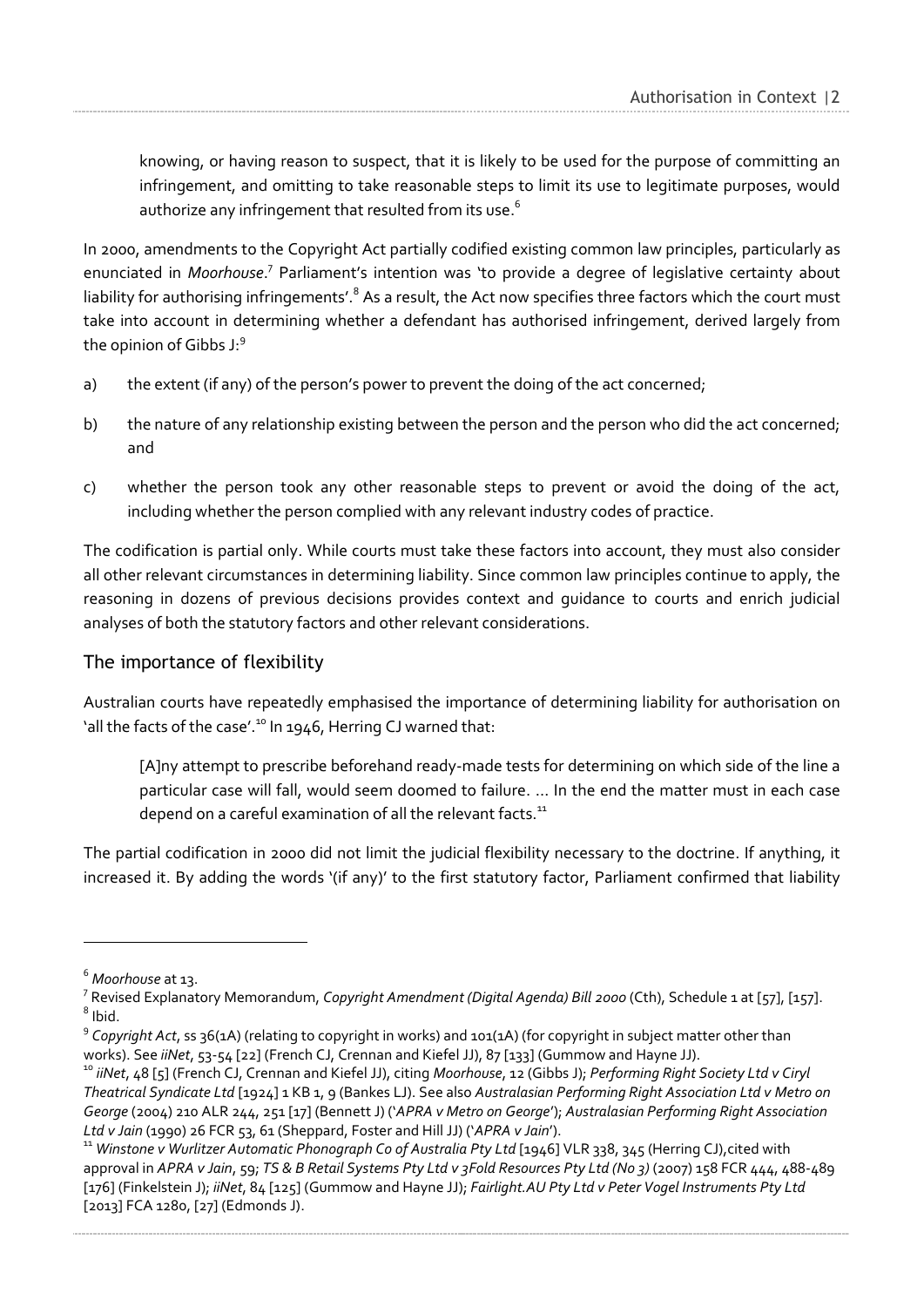can accrue even in the absence of any power to prevent the infringement where the whole of the circumstances nonetheless pointed to authorisation.<sup>12</sup>

It is necessary to consider all the facts of each case because authorisation is holistic in nature: each relevant circumstance must be weighed against all the others to determine whether the liability threshold is reached. That interrelationship between the relevant factors means that a circumstance which is indicative of liability in one scenario might be irrelevant in another, and likewise, steps to prevent infringement that would usually be sufficient to avoid liability in one scenario may not be sufficient to avoid liability in all the circumstances of another. This can be illustrated by the cases. For example, *APRA v Metro on George*  concerned the liability of a music venue owner for the unlicensed public performances that occurred there. $^{\rm 13}$ The defendant had no contractual right to control the music that would be performed in the venue, and had incorporated clauses in the contract stating it did not 'authorise or permit' any performance and requiring hirers to comply with the *Copyright Act* and licensing requirements of the Australasian Performing Right Association.<sup>14</sup> In some cases this would no doubt be sufficient to avoid liability. On the specific facts of the case however, the Federal Court held that the venue provider had authorised the infringements. The threshold was reached because, having been told that unlicensed performances were in fact occurring, and having an indirect power to prevent them (by refusing to hire out the venue to unlicensed hirers or enforcing the contractual warranty against them), it had failed to take the reasonable step of ascertaining whether licences had in fact been obtained.<sup>15</sup>

*Universal Music Australia v Sharman License Holdings*<sup>16</sup> considered whether the providers of the Kazaa peerto-peer file sharing software were liable for their users' infringements. Defendant Sharman Networks had actively encouraged users to commit infringements, disproportionately rewarded users who 'shared' infringing files, and had itself benefited financially from those infringements. <sup>17</sup> Its power to prevent the infringement was indirect – it could do so only by changing the software to restrict user access to copyrighted works, and then encouraging users to replace the old version with the new.<sup>18</sup> It did not take these steps however, and made only token attempts to limit its users' infringements. The court found that, in these circumstances, alteration of the software would have been a reasonable step to prevent infringement, and held the defendant liable for authorisation. But that is not to say that it would be a reasonable step in other cases. Another software provider with a similar power to prevent third party infringement, but with less intimate involvement in that infringement, is unlikely to have any obligation to exercise it. In general, the greater the defendant's involvement, the more it is obliged to do to avoid liability.

That principle can be further illustrated by the case of *Cooper v Universal Music Australia*. <sup>19</sup> Primary infringements occurred when users followed links from the website 'MP3s4FREE' to download infringing sound recordings. Not only was the website provider liable for authorising those infringement, but so too

<sup>&</sup>lt;sup>12</sup> [Robert](file:///C:/Users/rchen/AppData/Local/Temp/Robert) Burrell and Kimberlee Weatherall, "Providing Services to Copyright Infringers: Roadshow Films Pty Ltd v iiNet Ltd" (2011) 33(4) *Sydney Law Review* 801, 811-812.

<sup>&</sup>lt;sup>13</sup> (2004) 210 ALR 244.

<sup>14</sup> *APRA v Metro on George*, 249-250 [13].

<sup>&</sup>lt;sup>15</sup> Ibid, 256-264 [42]-[85].

<sup>16</sup> *Universal Music Australia Pty Ltd v Sharman License Holdings Ltd* (2005) 220 ALR 1 ('*Sharman*').

<sup>17</sup> Ibid, 24-28 [67]-[84], 98-99 [404]-[407].

 $18$  Ibid, 99-100 [414].

<sup>19</sup> *Cooper v Universal Music Australia Pty Ltd* (2006) 156 FCR 380 ('*Cooper*').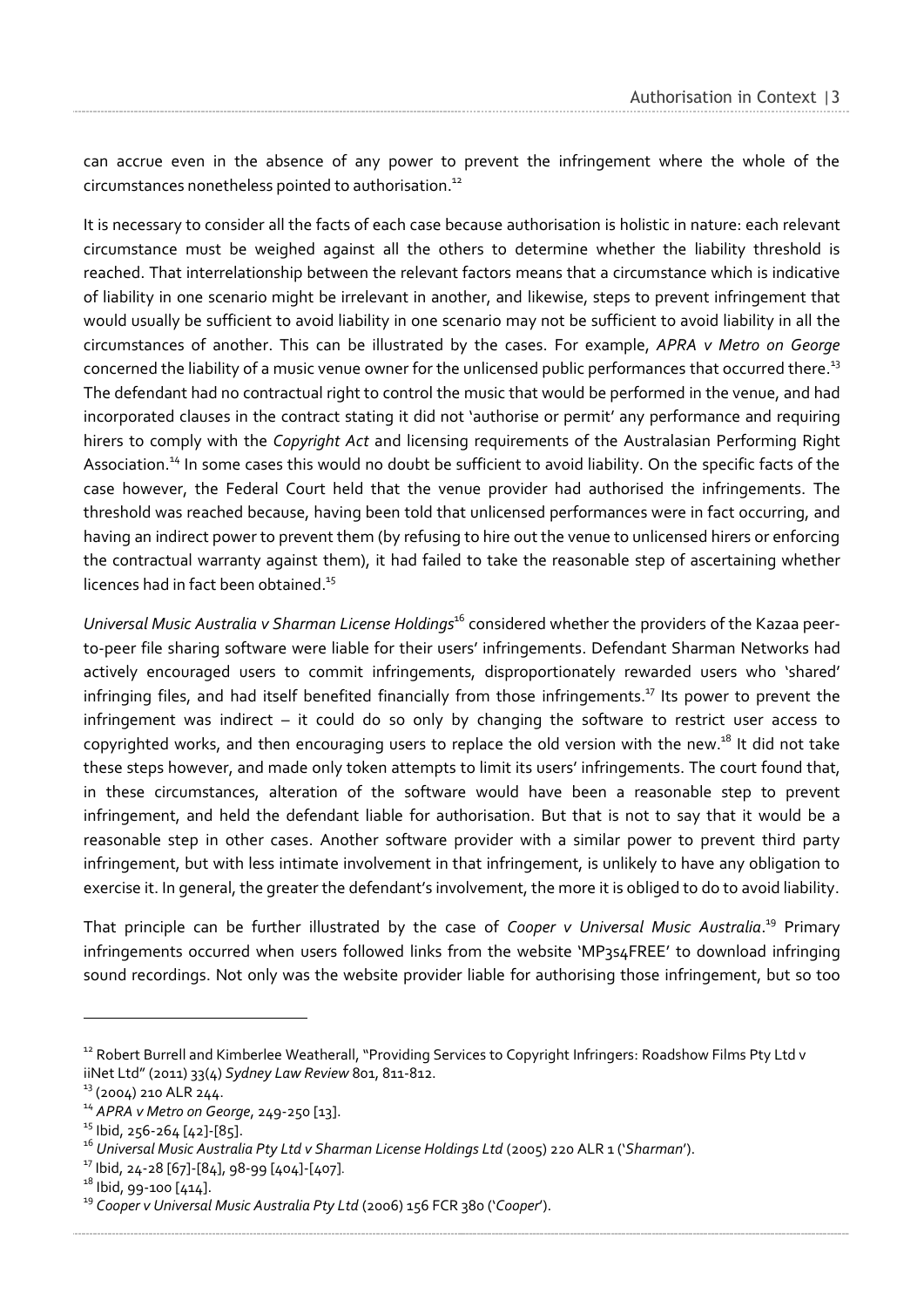was the ISP that hosted the site on its servers. The ISP knew that the MP3S4FREE website linked users to infringing material, and could have reasonably prevented the infringements by declining or ceasing to host the site. Instead, it agreed to provide free hosting with the intention of attracting business from the third party infringers.<sup>20</sup> Those circumstances reached the threshold for liability. While ISPs will not always be liable for user infringements, they certainly can and will be under the current law where they have sufficiently close involvement.

# <span id="page-6-0"></span>The proposed amendment

The Government proposes to extend the existing authorisation law by amending the factors that were introduced into the Copyright Act as part of the 2000 codification.<sup>21</sup> It would repeal consideration of the defendant's power to prevent the infringement from the list of factors that must be taken into account in determining whether authorisation occurred.<sup>22</sup> Instead, the defendant's power to prevent would only be relevant to whether the defendant took any reasonable steps to prevent or avoid the doing of the infringing act. $23$ 

Thus, the factors the court would be required to take into account in determining whether a defendant has authorised infringement would be:

- a) the nature of any relationship existing between the defendant and the primary infringer; and
- b) whether the defendant took any (other) reasonable steps to prevent or avoid the doing of the infringing act.

In assessing whether the defendant took any reasonable steps to prevent or avoid the doing of the infringing act, courts would be required to have regard to:

- c) the extent (if any) of the defendant's power to prevent the doing of the infringing act;
- d) whether the defendant was complying with any relevant industry schemes or commercial arrangements entered into by relevant parties;
- e) whether the defendant complied with any prescribed measures in the *Copyright Regulations 1969* (Cth); and
- f) any other relevant factors.

<sup>&</sup>lt;sup>20</sup> Cooper, 413 [154]-[158] per Kenny J, 392 [61]-[65] per Branson J (placing less weight on the relationship between the ISP and the third party infringers). French J agreed with Branson J and Kenny J: 382 [1].

<sup>&</sup>lt;sup>21</sup> Australian Government, *Online Copyright Infringement*, Discussion Paper (July 2014)

[<sup>&</sup>lt;http://www.ag.gov.au/consultations/pages/onlinecopyrightinfringementpublicconsultation.aspx](http://www.ag.gov.au/consultations/pages/onlinecopyrightinfringementpublicconsultation.aspx)> ('Discussion Paper').

 $^{22}$  Ibid, 4.

 $23$  Ibid.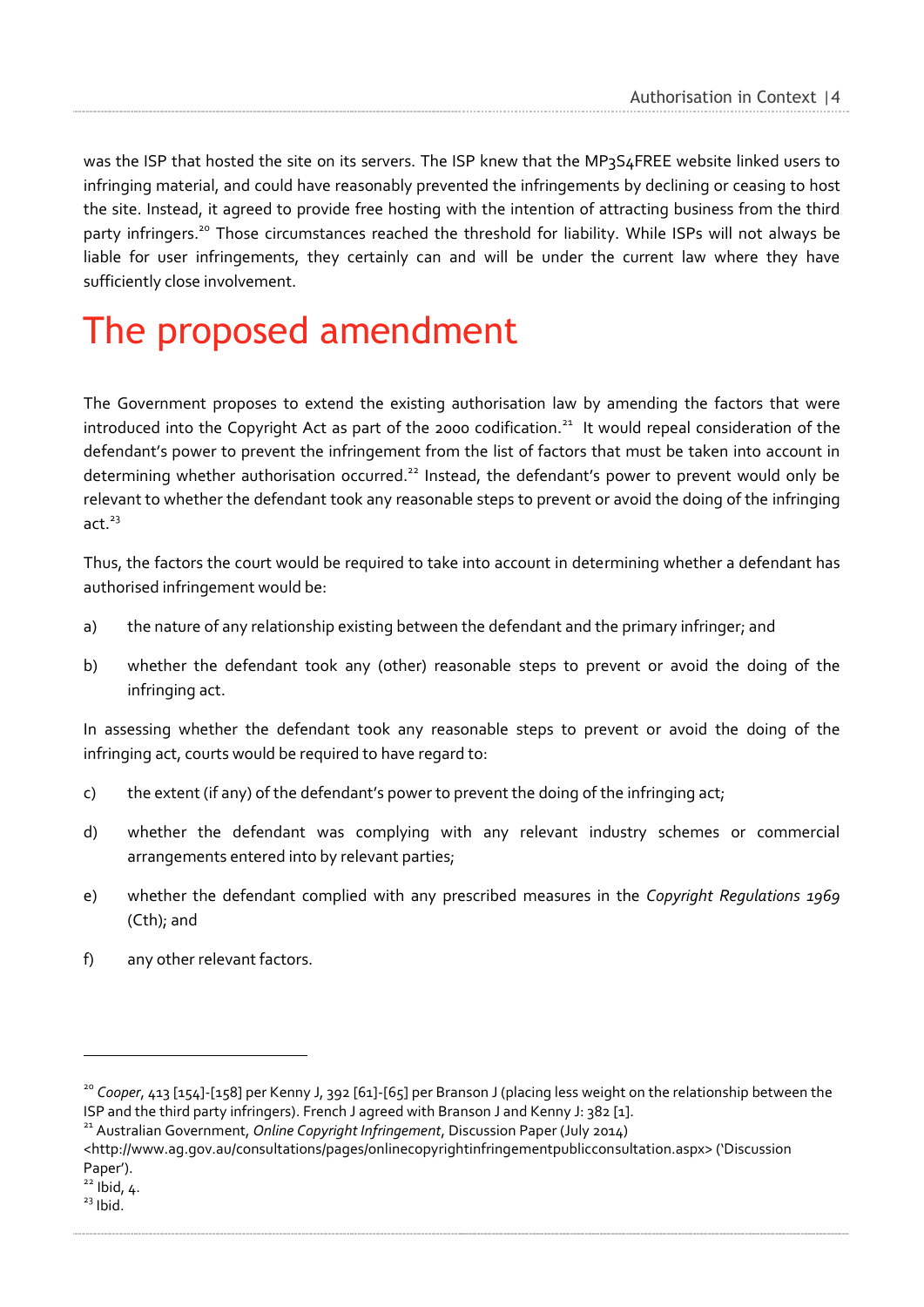# <span id="page-7-0"></span>Likely legal consequences

As discussed above, the current authorisation law is flexibly applied on a case by case basis. However, a core principle can be distilled from a century of case law (as codified): the more intimately involved the defendant is with the infringement, the less control it needs to have over that infringement for liability to arise; the more control, the less intimately involved it needs to be. This is the key balancing exercise that courts engage in to determine what steps are reasonable in all the circumstances, whether they have been taken, and from there, to determine whether the defendants have sufficient proximity to the loss to justify holding them liable for the actions of others.

The proposed framework has the potential to drastically alter where that line is drawn by:

- a) downgrading the significance of a defendant's power to prevent the third party infringement; and
- b) imposing new limits on the courts' discretion to determine what steps amount to 'reasonable steps to prevent infringement' on the facts and circumstances of each case.

#### <span id="page-7-1"></span>Downgrading the significance of a defendant's power to prevent the third party infringement

The Government's proposal clearly intends to downgrade the significance of a defendant's power to prevent third party infringement.

The Discussion Paper states that the changes are motivated by a desire to ensure that the law can provide for liability even in the absence of 'a direct power to prevent a person from doing a particular infringing act'.<sup>24</sup> This suggests a misapprehension of the existing law: as discussed above in the context of the *Sharman* case in particular, defendants with only attenuated and indirect powers to prevent their users' infringements can indeed be liable for authorisation. The High Court's decision in *iiNet* did nothing to suggest this would not continue to be the case in appropriate circumstances; it simply found that the threshold had not been reached on that occasion. 25

In any event, this aspect of the proposal could potentially do nothing to change the outcomes of cases. Courts have always taken into account all relevant factors (including any power to prevent) in determining what amounts to reasonable steps in any given scenario. For that reason, they may not accept that relocating this factor to the reasonable steps analysis changes their analyses in any substantive way. However, in the context of the legislature's stated intent of expanding the doctrine, the amendment is likely to signal to courts that *Moorhouse* is no longer good law. To give effect to the new threshold of liability, courts would be obliged to give less weight to a defendant's power to prevent the infringement than is currently the case. The corollaries would be that service providers would have more positive duties to act to limit infringement, and that rights holders would be in a much stronger bargaining power to demand that service providers take steps to limit infringement. Courts may even interpret the amended law as imposing obligations to take proactive steps to limit infringement whenever there is some relationship between the

<sup>&</sup>lt;sup>24</sup> Discussion Paper, 3.

<sup>&</sup>lt;sup>25</sup> iiNet, 67-71 [65]-[79] (French CJ, Crennan and Kiefel JJ), 87-90 [135]-[146] (Gummow and Hayne JJ).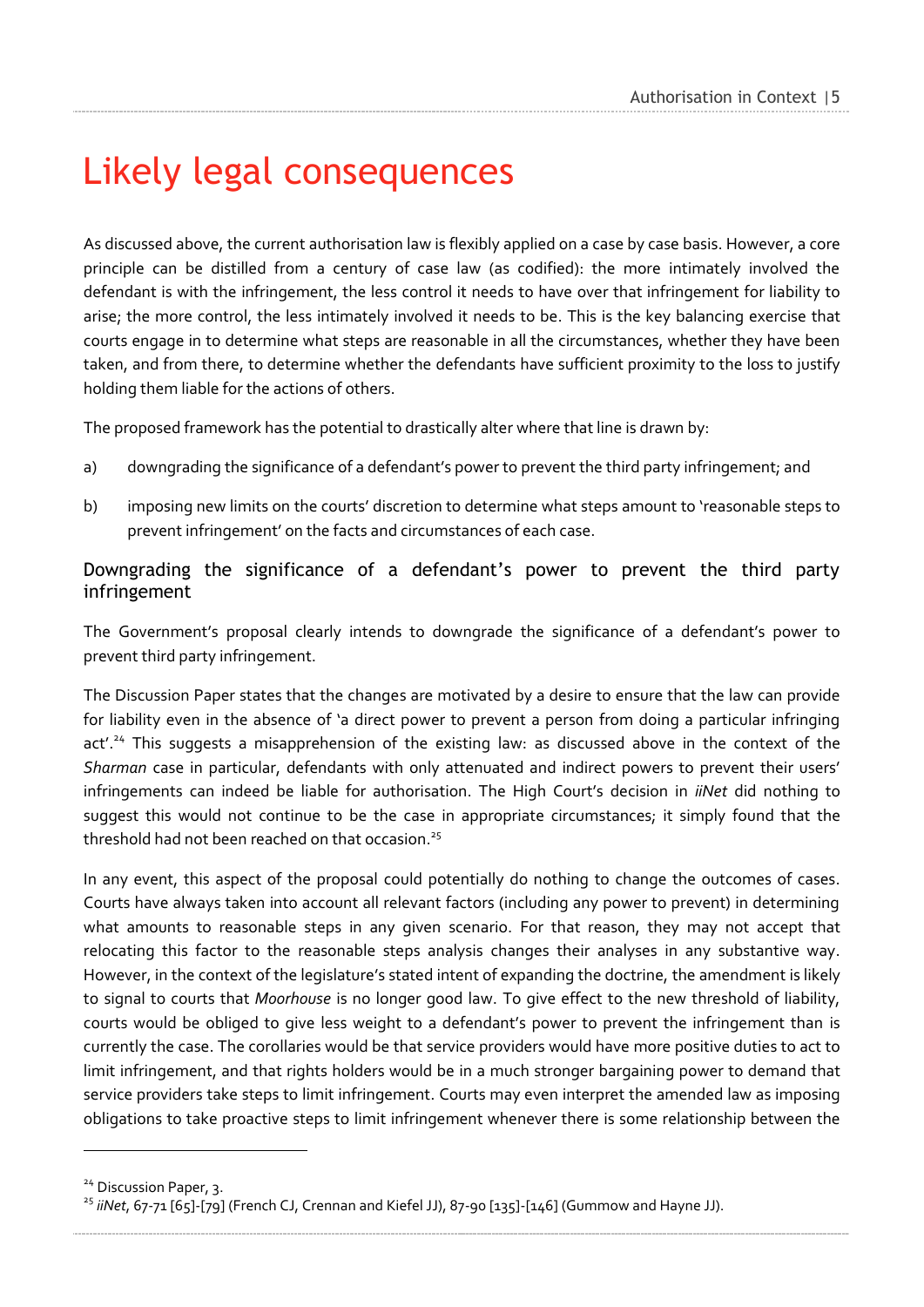intermediary and infringer. If so, the practical implications for Australian intermediaries would be extremely broad.

#### <span id="page-8-0"></span>Limiting the courts' discretion to determine what amounts to 'reasonable steps' on the facts of each case

Requiring courts to take into account voluntary commercial arrangements and/or prescribed measures in determining what amounts to reasonable steps in any given scenario would significantly change the nature of the doctrine. Under the existing law, that determination is made with reference to all the circumstances of each case. What is reasonable in one fact scenario may not be in another. Equally, what would have been reasonable can be negated by specific facts suggesting otherwise.<sup>26</sup> The importance of the full factual matrix can be illustrated by the application of the law to the Australian ISP iiNet, which rights holders had accused of authorising infringement by virtue of its failure to pass on infringement allegations to users and impose sanctions. Factors that influenced the High Court to find that iiNet had not authorised its users' infringements included the unsubstantiated nature of the allegations, the failure of the plaintiffs to fully disclose their detection methods, iiNet's risk of liability to customers if the allegations were unfounded, iiNet's limited technical and contractual powers to prevent the infringements, and the fact that termination would entirely prevent all of the subscriber's non-infringing activities online as well.<sup>27</sup> Had iiNet been more intimately involved in the infringement, perhaps by financially benefiting from it or encouraging it to occur, if the evidence of infringement had been better substantiated, or if termination could have been effected in a way that did not put an end to non-infringing use, then the court's analysis of what would have amounted to reasonable steps *in those circumstances* would have been different. The current law gives courts discretion to take the totality of these and other relevant circumstances into account in determining whether the threshold to culpability has been reached. That is why it is impossible to provide any meaningful answer to the question asked by the Government in the Discussion Paper about what constitutes 'reasonable steps'<sup>28</sup> – the answer always is, and must be, ' it depends'.

If the Government's proposed amendment goes ahead, authorisation's statutory framework could effectively mandate positive steps that need to be taken. While the proposal does not say that failure to take positive steps would be determinative, the very requirement that courts must take into account industry schemes, commercial arrangements or prescribed measures in determining whether reasonable steps *have* been taken will fetter their discretion to determine what was in fact reasonable on the facts of each case. As currently drafted, the proposal would strongly influence courts to find authorisation liability where there has been a failure to adopt and comply with such schemes, arrangements or measures - *even where the courts would not have found those steps reasonable had they engaged in unconstrained analysis*. For two main reasons, there is a real risk that such situations would arise. First, the strengthened bargaining position of rights holders and need to manage new liability of uncertain scope would be reflected in the terms of deals reached by intermediaries (whether industry schemes or commercial arrangements), and thus could easily result in their exceeding what a court would have seen as 'reasonable' on all the facts of a

<sup>26</sup> See, eg, *APRA v Metro v George*, 258-259 [56]-[59], where the otherwise reasonable step of requiring hirers to contractually warrant that they would comply with the *Copyright Act* became ineffective when Metro failed to enforce it, knowing that infringements were taking place.

<sup>&</sup>lt;sup>27</sup> iiNet, 67-73 [65]-[79] (French CJ, Crennan and Kiefel JJ), 87-90 [135]-[146] (Gummow and Hayne JJ).

<sup>&</sup>lt;sup>28</sup> Discussion Paper, 4.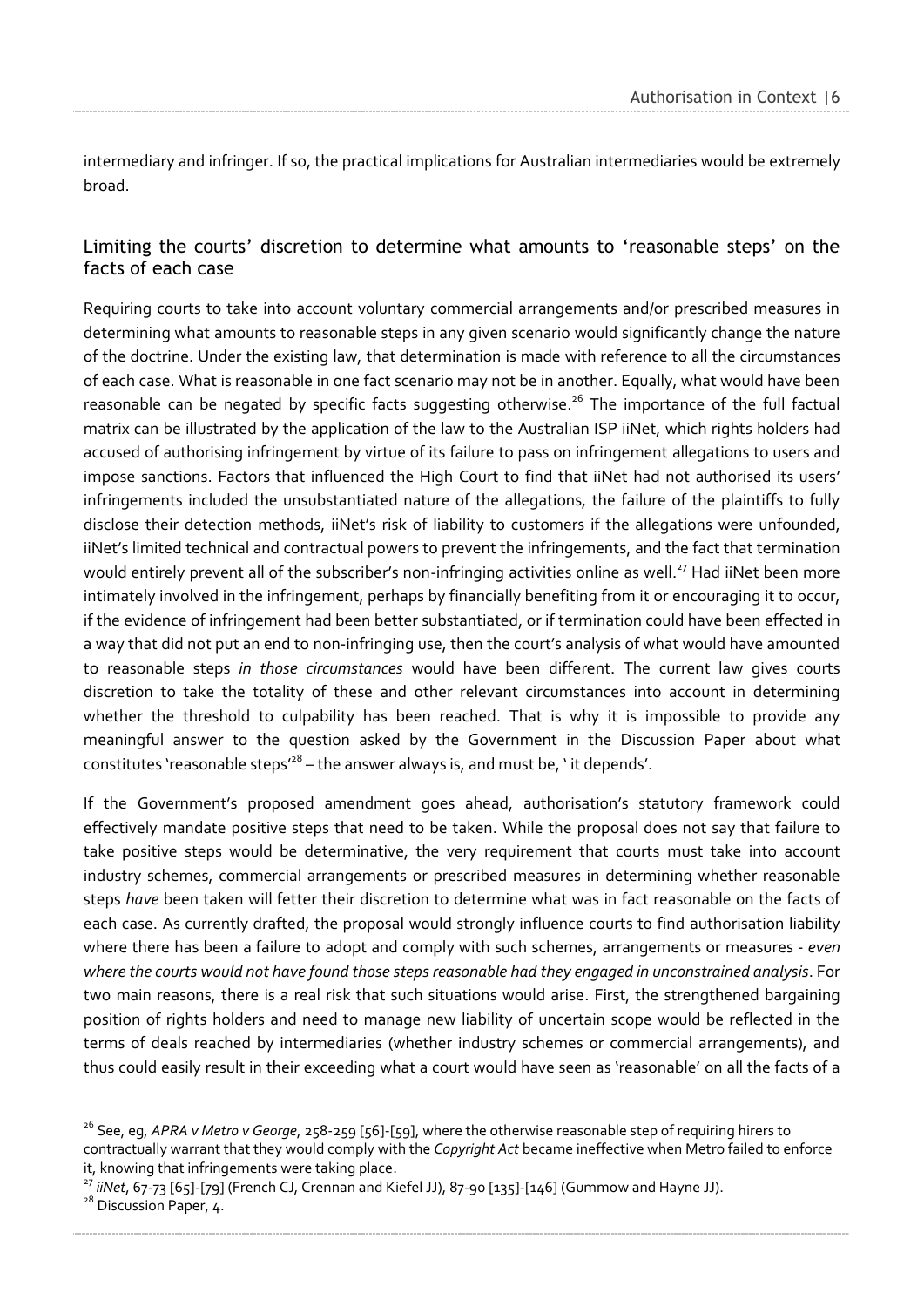particular case. Second, industry schemes, commercial arrangements and prescribed measures are severely limited in the range of situations they can provide for (eg that Measure X is required in Situation Y). Judicial authorisation analyses are capable of much more nuance (eg that Measure X would have been required in Situation Y but is not because Party A did Measure Z, and because Party B failed to provide Information W). The problem of imposing the same obligations in a range of different situations would be exacerbated by the potential for commercial arrangements to bind other 'relevant parties'. Thus, parties could easily be required to take steps that courts would not have themselves found to be reasonable in all the circumstances.

To avoid liability in a situation where it has not complied with an industry scheme, commercial arrangement or prescribed measures, the defendant may find itself obliged to provide evidence as to why it was not in fact reasonable in the circumstances to do so. In effect, this would reverse the burden of proof, resulting in a significant shift of rights and responsibilities. Requiring courts to give such weight to pre-determined 'reasonable steps' would severely limit their discretion to deal with eventualities such as changing circumstances, arrangements that prove impossible to implement in practice, or the possibility of tooonerous obligations having been imposed by rights holders. It is perfectly appropriate for failure to take agreed steps to amount to a breach of contract. However, it should not dictate that the threshold for authorisation liability has been reached.

Though courts look at the totality of circumstances to determine what amounts to reasonable steps to prevent infringement in any given case, once made, that finding is extremely powerful. Every single defendant to have been found to have failed to take 'reasonable steps' to prevent infringement since Gibbs J first enunciated his test in *Moorhouse* has then been held liable for that infringement.<sup>29</sup> That is, once a court determines the defendant has failed to take reasonable steps to prevent infringement, liability has inevitably followed. This history demonstrates that a failure to take reasonable steps to prevent infringement is highly indicative of liability. Where courts have unfettered discretion to determine what reasonable steps are in any given scenario, having taken into account the totality of circumstances, this is not problematic. That flexibility enables them to find, for example, that there were no reasonable steps that could have been taken, and thus that a failure to take any measures at all is not indicative of liability.<sup>30</sup> How might courts respond if that discretion is reduced, and regulations or voluntary agreements are used to effectively mandate reasonable steps regardless of other circumstances? It is possible that Australian courts may create new precedent to find that authorisation is not made out even where there has been a failure to take reasonable steps to prevent it. However, they may feel bound to find that liability is made out even if the totality of circumstances, in an unconstrained analysis, would not have resulted in that finding. The mandate of reasonable steps has the potential to be an extremely blunt and powerful instrument that affects the very foundations of the doctrine.

 $29$  The full list of cases considered as part of this analysis is at Appendix 1.

<sup>&</sup>lt;sup>30</sup> See, eg, *Cooper*, 393 [71] (Branson J), 415 [167] (Kenny J), in which an employee of the ISP, Mr Takoushis, avoided liability for authorisation despite knowing of the third party infringement and taking no steps to prevent it. This was because he had no authority to prevent infringement, and it was not a reasonable step for him to approach his employers to compel them to do so.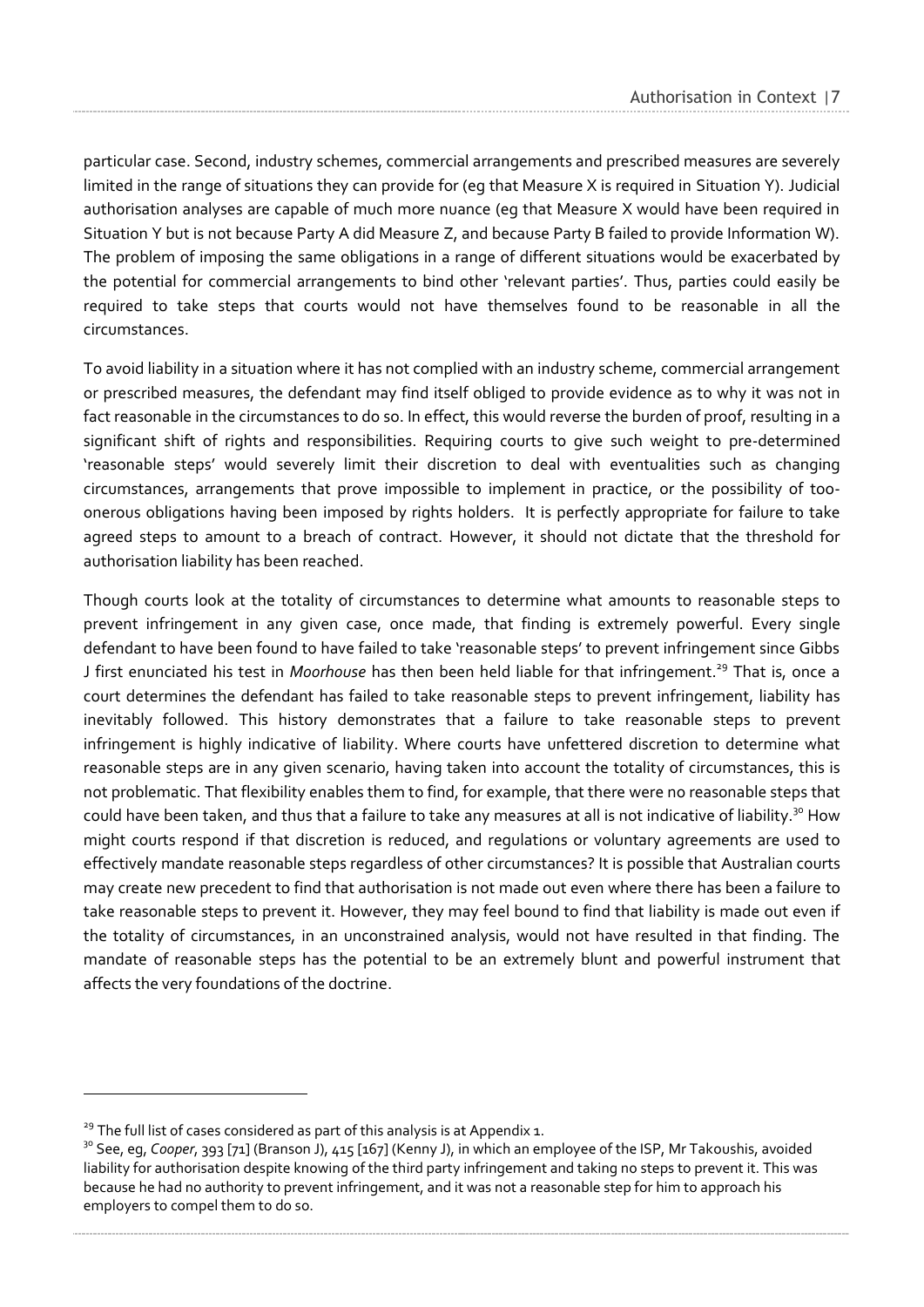# <span id="page-10-0"></span>Practical implications for Australian intermediaries

Although the Government's proposed amendment appears squarely aimed at ISPs, the broadening of the doctrine would apply with equal force to any other person who provides goods or services which may be put to infringing use. This includes all organisations which provide internet access to the public (including government bodies, libraries, schools and universities), online platforms which enable users to upload and display images and videos (such as eBay, Facebook and YouTube), providers of remote or 'cloud' storage (including commercial businesses like Dropbox, Microsoft and Google, as well as schools and universities), organisations which loan out or make available copyrighted content (libraries and video stores) and businesses which make and sell everyday consumer technologies like CDs, CD/DVD burners, USB keys, hard drives, digital video recorders and photocopiers.

As explained above, authorisation law is governed only partly by statute. Although courts must take the statutory factors into account, they do so with reference to the common law origins of those factors, and incorporate other considerations and analysis from the common law. It is impossible to predict in advance how courts faced with any given fact scenario might integrate the amended statute with existing common law principles. However, the likely practical implications of the amendment for Australian intermediaries include:

- 1. New obligations to take more proactive steps to prevent infringement;
- 2. New pressure on organisations to enter into private enforcement deals;
- 3. Increased need to rely on 'safe harbours' (with a corresponding increase in terminations of user accounts); and
- 4. Reduced international competitiveness as a result of additional red tape and regulatory burdens.

### <span id="page-10-1"></span>New obligations to take proactive steps to reduce infringement

There are many situations in which it may be argued that an organisation could take steps to limit infringement, even though it has little or no direct power to prevent the infringements from occurring.

#### <span id="page-10-2"></span>Case study: Public Wi-Fi

 $\overline{a}$ 

A number of public bodies such as the Cities of Adelaide and Perth provide free Wi-Fi internet access to the public;<sup>31</sup> plans have been announced to roll out similar programs in Melbourne and Canberra.<sup>32</sup> Similar

<sup>&</sup>lt;sup>31</sup> Adelaide City Council, *AdelaideFree WiFi* <http://www.adelaidecitycouncil.com/explore-the-city/cityinformation/city-services/internet-and-wi-fi/>; City of Perth, *Free City WiFi* <http://www.perth.wa.gov.au/ourcity/getting-and-around/free-city-wifi>.

<sup>&</sup>lt;sup>32</sup> Victorian State Government, *Public Wi-Fi* <http://www.digital.vic.gov.au/initiatives/public-wi-fi/>; Conor Hickey, 'Free Wi-Fi for Canberrans to come to Civic in October', *Canberra Times* (online), 29 May 2014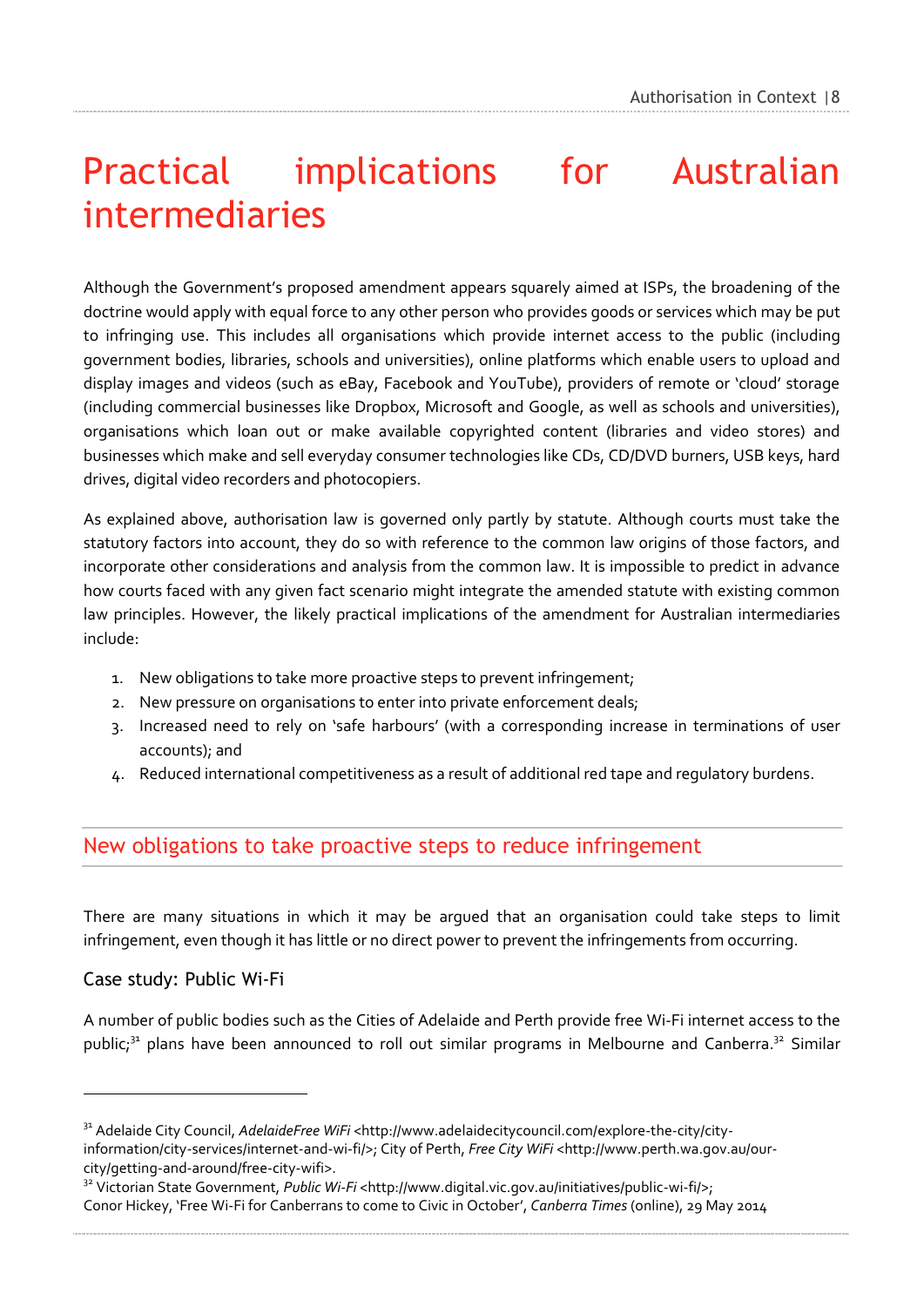services are offered on a smaller scale by libraries, airports, cafes, hospitals, and other businesses. Currently, such services encourage use by making it easy to get online. In Federation Square in Melbourne, for example, users are required only to agree to basic 'Terms and Conditions' of use to be connected (and are not required to provide their identity or contact details).<sup>33</sup>

Under the revised law, such public Wi-Fi providers may have a duty to take more proactive steps to limit potential infringement. They would be obliged to wrestle with what that might involve. Would it be a reasonable step in those circumstances to provide only slow connections? To limit access to web protocols or impose download limits? To require formal identification or verified contact details from each user? These providers would also have to keep abreast of private arrangements entered into by other internet providers, including traditional ISPs, in case such arrangements impact their own liability. The Government's proposed amendment is clearly aimed at encouraging ISPs to reach private accommodations with rights holders to assist them in enforcing their copyrights online. Assume the law is enacted and some or all Australian ISPs do enter into such accommodations. The current wording of the text, with its reference to 'commercial arrangements entered into by *relevant parties*' (emphasis added), opens the door to arguments that those deals are relevant to whether non-ISP organisations who provide internet access to the public have themselves failed to take reasonable steps to prevent infringement.

It would be highly undesirable for the liability of Australia's public institutions to depend so much upon the actions of legal strangers. Libraries, schools, universities and other public Wi-Fi access providers each have very different relationships with their customers, different kinds of expertise, and different technological, educational, financial and legal capabilities and constraints. Extending their legal obligations by agreements to which they were not party may result in the imposition of inappropriate obligations, especially where confidentiality considerations or a lack of contextual evidence prevent the court from being able to ascertain the full matrix of circumstances in which the agreement was reached. Despite the inappropriateness of extending liability in this manner, the proposal (as currently drafted) opens the door to precisely that. In the absence of any formal process for negotiating industry codes and commercial arrangements, these groups seem unlikely to be represented at the negotiations, making it impossible for them to protect their legitimate interests.

#### <span id="page-11-0"></span>New obligations for libraries, schools, universities, cloud providers and more

The range of circumstances in which Australian intermediaries might face new liability under the proposed amendment is significant. The extended liability would apply not only to movie and music piracy, but to the full gamut of non-permitted uses. Thus, the forwarding of emails, sharing of photographs and memes online and storage of infringing (and not just pirated) content on remote servers would all potentially result in greater liability for intermediaries than they face under the current law, as would many other uses involving copying or transmission. For example:

<sup>&</sup>lt;http://www.canberratimes.com.au/technology/technology-news/free-wifi-for-canberrans-to-come-to-civic-inoctober-20140529-zrrqb.html>.

<sup>&</sup>lt;sup>33</sup> Federation Square, *Free Wi-Fi* <http://www.fedsquare.com/information/free-wifi/>.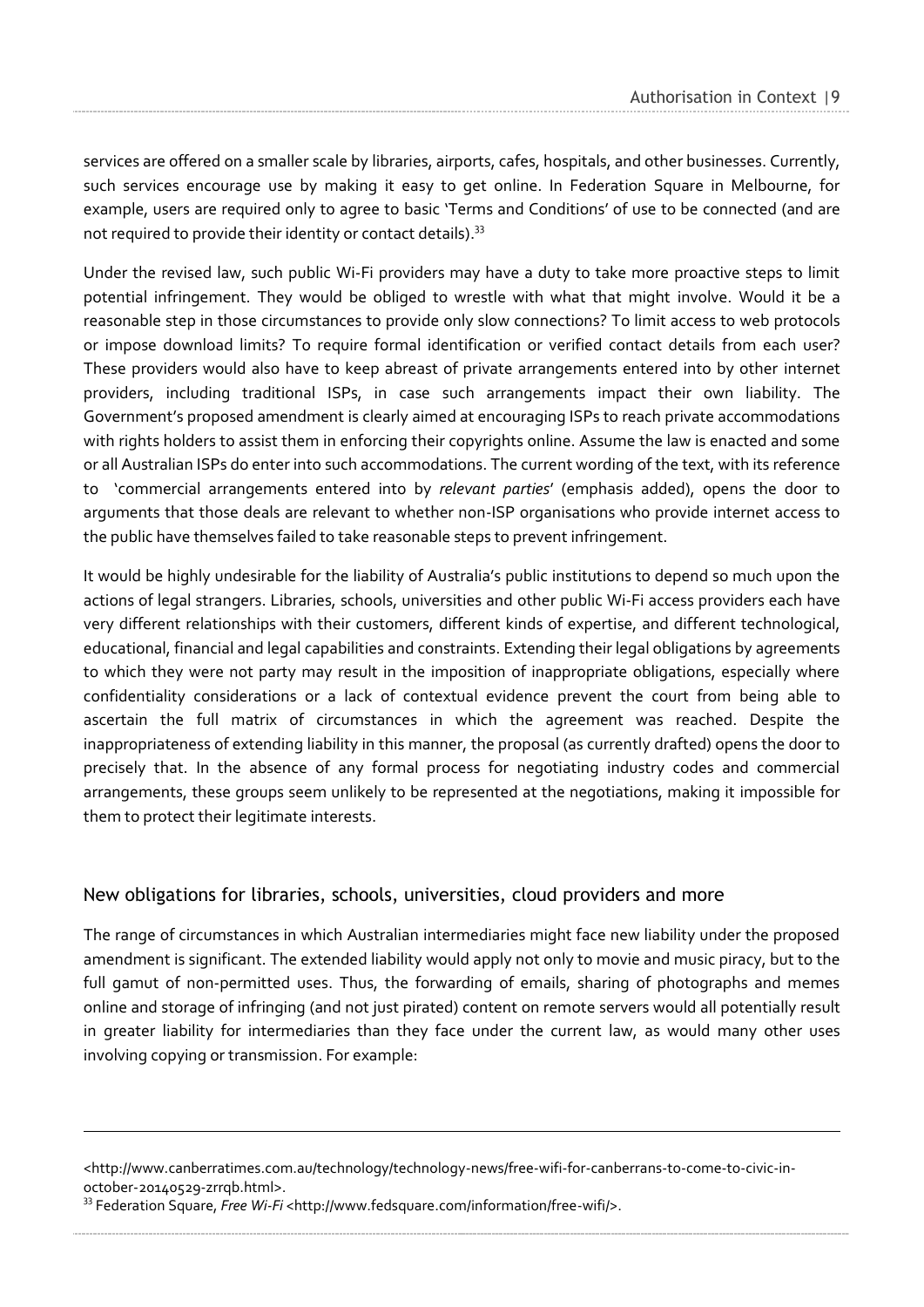- **Libraries:** lend out audio and audiovisual materials such as CDs, DVDs, and videos, as well as literary works including books, ebooks, maps and journals. Patrons may make infringing copies of these materials at home or in their workplace. Libraries have no direct power to prevent such infringements. Under the amended law, would they be required to take measures such as limiting access to in-library use to avoid liability? Libraries also have many holdings, including books, sheet music, maps and genealogical records, which may be infringed within the library itself by patrons using smartphones to photograph pages. It may be argued that under the revised law they must take more positive steps to prevent patrons from doing so, for example by requiring phones to be given up in exchange for access to certain collections, posting new warning notices outlining the circumstances in which it might amount to infringement, requiring users to agree to new conditions of entry and/or requiring security staff to monitor for the practice during patrols. Some libraries also provide patrons with access to copying technologies such as scanning equipment and CD/DVD burners on public computers, which are typically used for activities such as school projects and family genealogical research. The proposed change may make it unfeasible to continue to provide that public service.
- **Search engines:** enable users to find content on the web, some of which is infringing. As they do not control what material is on the web, they cannot remove it. They do however already take steps to limit *access* to infringing content. For example, Google removes some 4 million links to infringing material each week upon request from rights holders, and its search algorithm deprioritizes results for sites that have been repeatedly reported to contain infringing material. Under the amended law, rights holders would be in a position to exert pressure on search engines to go further – for example, to proactively scan for links that might potentially be infringing rather than relying on being alerted by rights holders, or remove sites that have been associated with infringement altogether. This has significant potential to interfere with non-infringing uses, and could foreseeably result in unrelated sites hosted on the same domain being lost to the index. The very nature of the internet also means that blocking and filtering impose hidden costs which may not be apparent to courts.<sup>34</sup> All of these costs would again be imposed without any clear identification of the benefits likely to be obtained in return.
- **Consumer electronics and software companies:** design products that are capable of copying or transmitting copyright material, such as video recorders. Australia's expansive copyright laws have already limited the technologies available to consumers. TiVo, for example, launched here a decade later than in the US, with a severely limited feature list.<sup>35</sup> Cloud providers face more liability in Australia than in many overseas jurisdiction because an expansive reading of the Copyright Act potentially imposes direct (as well as secondary) liability for their users' infringements.<sup>36</sup> The proposed changes would expand that liability further still. Would technology providers be obliged to design their technology differently so as to reduce the impact of infringement? To what extent would that obligation trump the desirability of making these technologies available for non-infringing uses?
- **Other Australian businesses:** sell technologies that can be put to infringing use, like blank CDs and DVDs, USB keys, and CD/DVD burners. Under the current law, their lack of power to prevent the infringement and general lack of involvement in any resulting infringement mean they are not required

<sup>&</sup>lt;sup>34</sup> See generally R Barnes, A Cooper, and O Kolkman, 'Technical Considerations for Internet Service Blocking and Filtering' (work in progress, Internet Architecture Board, 28 January 2014).

<sup>35</sup> See eg Daniel Long, *The Australian Tivo FAQ – What it does, will it skip ads, when it launches, will it work with Foxtel*  (2008) <http://www.pcauthority.com.au/Feature/116335,the-australian-tivo-faq--what-it-does-will-it-skip-ads-whenit-launches-will-it-work-with-foxtel.aspx>. Some of the key differences are that the US version allows taping of cable television as well as free to air, and has much more sophisticated ad-skipping technology.

<sup>&</sup>lt;sup>36</sup> See detailed discussion in Rebecca Giblin, 'Stranded in the technological dark ages: implications of the Full Federal Court's decision in NRL v Optus' (2012) 35 *European Intellectual Property Review* 632-641.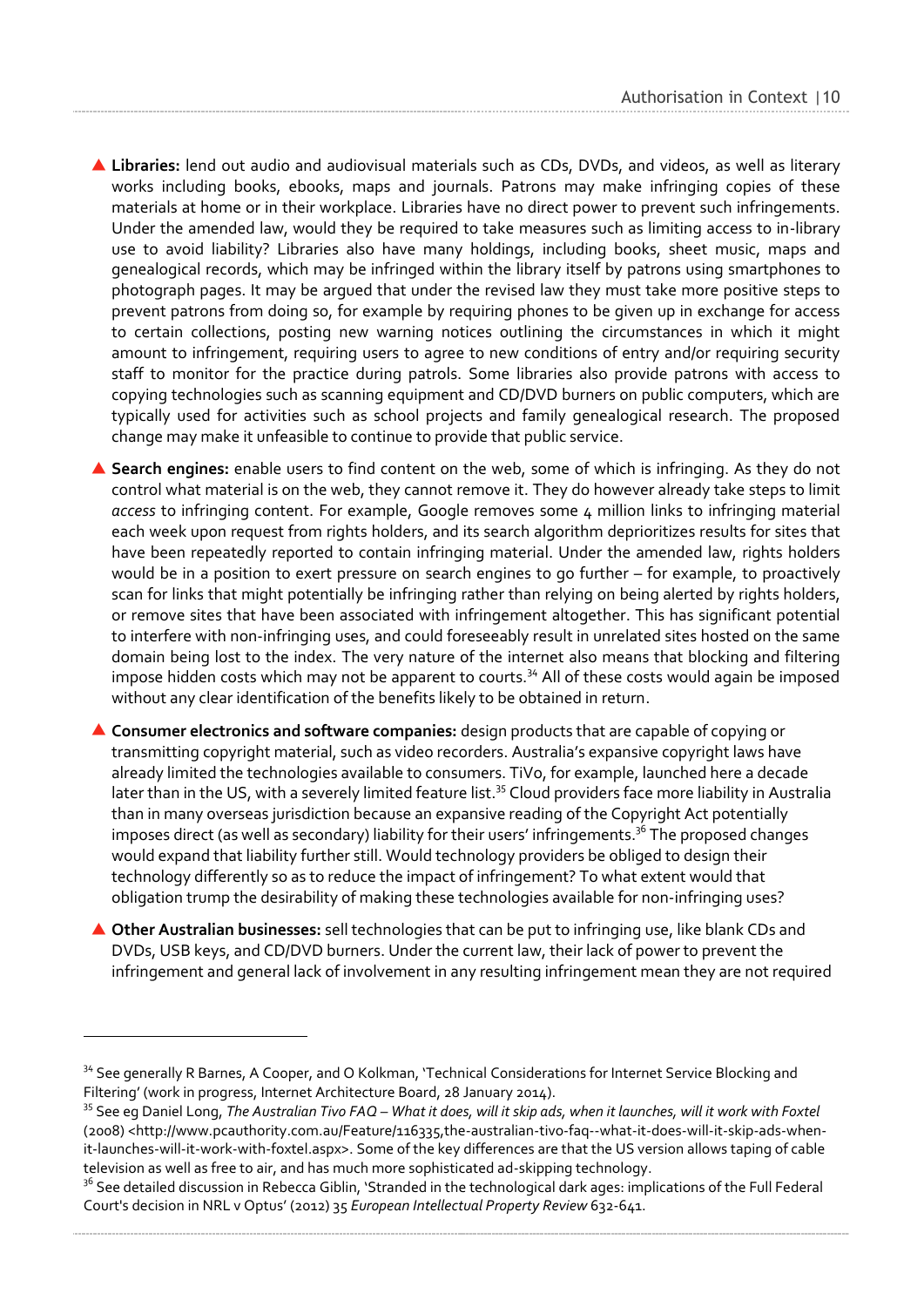to take any steps to limit them.<sup>37</sup> Under the revised law they may be obliged to do more to avoid liability, such as posting notices warning against infringement, or requiring prospective purchasers to agree not to put them to infringing use. Manufacturers and importers of copying technologies may also face new pressure to limit their functionality to make them less useful for infringement, with the potential to also impact on their availability for non-infringing use.

- **Government departments, universities, schools, libraries and commercial providers:** commonly provide remote or cloud-based digital storage to their staff, students, or customers. Under the revised law, would intermediaries have new positive obligations like scanning for and blocking infringing material that has been uploaded by users?
- **Schools, universities, libraries and businesses of all kinds:** regularly supply email facilities to their employees and users. Under existing Australian law, forwarding emails can amount to an infringement of the copyright in the original. Organisations have no power to prevent this, short of removing the 'forward' functionality altogether. If this is litigated, perhaps because of a case involving a confidential, commercially valuable or sensitive message, it might be argued that it was a 'reasonable step' to require a pop-up window to display a warning each time a user seeks to forward an email, or for the relevant organisation to have provided more training for users about their copyright obligations.
- **Schools:** provide equipment and resources (including internet access, remote storage, interactive whiteboards, tablet computers, photocopiers, software and course packs) which students might put to infringing use. Schools already invest considerable resources into promoting respect for copyright. National Copyright Unit initiatives include frequent training sessions for teachers, the provision of a detailed guide providing practical advice to school and TAFE teachers to facilitate their understanding and compliance, and a variety of educational initiatives aimed at increasing student understanding of piracy, the surrounding ethical issues, and its impact on creators.<sup>38</sup> If the revised law is enacted, imposing new obligations on schools to proactively reduce infringement, they may be pressured by rights holders to allocate additional resources away from other parts of the curriculum to do more to 'educate' students and teachers about copyright. **Libraries also** provide many of these same resources as part of venue hire arrangements, school education programs and client services. No cost/benefit analysis has been done to discover what further benefits would be obtained from such a reallocation compared to devoting those resources to activities elsewhere.

In addition to having greater policing obligations, there is also potential for Australian intermediaries to themselves be directly penalised for infringements committed by their customers, patrons, students or staff. For example, the State Library of Western Australia, like many other institutions, purchases its internet access from an external provider. If patrons committed online infringements, the library itself may risk its access being limited in accordance with the terms of any industry scheme, commercial arrangement or prescribed measures. That would raise the costs of providing access and reduce the services the library could provide – again, with no cost/benefit analysis about whether it is justified to do so.

Notably, the degree of involvement necessary to give rise to liability under the expanded authorisation law may be significantly less than in other areas involving economic loss. For example, whether a person is liable for pure economic loss caused by their negligent act or omission depends on whether they owe the sufferer a duty of care, determined with reference to factors such as whether there was reasonable foreseeability of

<sup>&</sup>lt;sup>37</sup> Australian Tape Manufacturers Association Ltd v Commonwealth (1993) 176 CLR 480, 497-498 (Mason CJ, Brennan, Deane and Gaudron JJ).

<sup>&</sup>lt;sup>38</sup> See National Copyright Unit, Smartcopying [http://www.smartcopying.edu.au/.](http://www.smartcopying.edu.au/)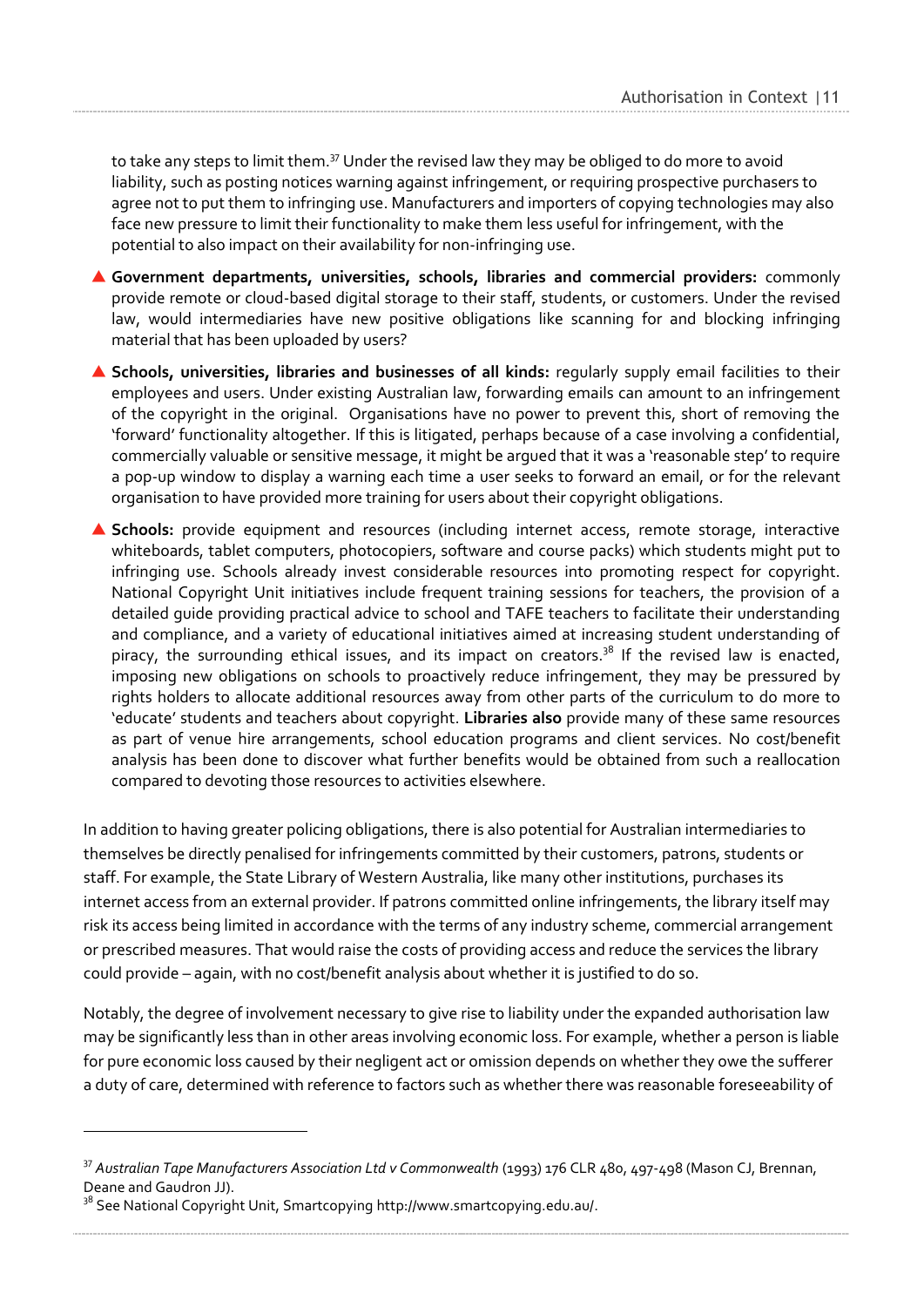pure economic loss to an ascertainable class of people, together with salient features including the level of control the defendant had over the circumstances giving rise to the risk of loss, the vulnerability of the plaintiff to the risk of loss (including whether there were reasonable steps they could take to protect themselves), whether the area is already governed by a contractual regime that addresses the issue, whether there is a statutory regime addressing the field, the level of knowledge of the defendant, determinacy of the loss and so on.<sup>39</sup> Whether a duty will be found is highly contingent on the facts and is determined on a case by case basis. By changing authorisation in the manner described, intermediaries could effectively be treated as having a duty of care with considerably less involvement. No clear justification has been provided for treating plaintiff rights holders so much more favourably than those who suffer other forms of economic loss.

### <span id="page-14-0"></span>New pressure to enter into private enforcement deals

The existing authorisation law has been widely criticised for its lack of clarity. <sup>40</sup> Despite the Government's stated intention of 'clarify[ing]' its operation,<sup>41</sup> the change would in fact be accompanied by significant new uncertainties. Unresolved questions include:

- How would judicial analyses change in response to the 'power to prevent' being subsumed into 'reasonable steps'?
- What would be the significance of a failure to comply with an industry scheme or commercial arrangement to the 'reasonable steps' analysis (especially when the defendant has no direct power to prevent the infringement)?
- ▲ Would a failure to comply with prescribed measures have less, the same or greater significance than a failure to comply with an industry scheme or commercial arrangement?
- Would enforcement deals entered into by legal strangers be relevant to the liability of organisations which provide similar services?
- A How would each of these controversies be integrated into judicial analyses which also take other common law factors into account?
- ▲ How would these matters impact on providers further upstream (for example, the provider of internet access to a university or smaller ISPs)?

<sup>39</sup> *Perre v Apand Pty Ltd* (1999) 198 CLR 180; *Johnson Tiles Pty Ltd v Esso Australia Ltd* [2003] VSC 27.

<sup>40</sup> See, eg, the remarks of the trial judge, Cowdroy J, *Roadshow Films Pty Ltd v iiNet Ltd (No 3)* (2010) 263 ALR 215, 290 [358] ('[T]he law of authorisation has continued to grow more complicated and unwieldy, with a litany of competing and contrasting considerations, and with one statement of principle frequently matched with a contradictory one. The authority on authorisation has become a mire.'); Hugh Laddie et al, *The Modern Law of Copyright and Designs* (Butterworths 3rd ed, 2000), 39.14 (describing Australia's authorisation law as 'hard to reconcile'); Jennifer E Stuckey, 'Liability for Authorizing Infringement of Copyright' (1984) 7(1) *University of New South Wales Law Journal* 77, at 78 (as 'enshrouded' in confusion); David Lindsay, 'Internet intermediary liability: a comparative analysis in the context of the Digital Agenda reforms' (2006) 24(1&2) *Copyright Reporter* 70-86, 77 (describing it as 'incoherent' and 'unnecessarily complex and uncertain'). See also Rebecca Giblin, 'The uncertainties baby: Hidden perils of Australia's authorisation law' (2009) 20(3) *Australian Intellectual Property Journal* 148-177, for a detailed analysis of the uncertainties within the doctrine.

<sup>&</sup>lt;sup>41</sup> Discussion Paper, 4.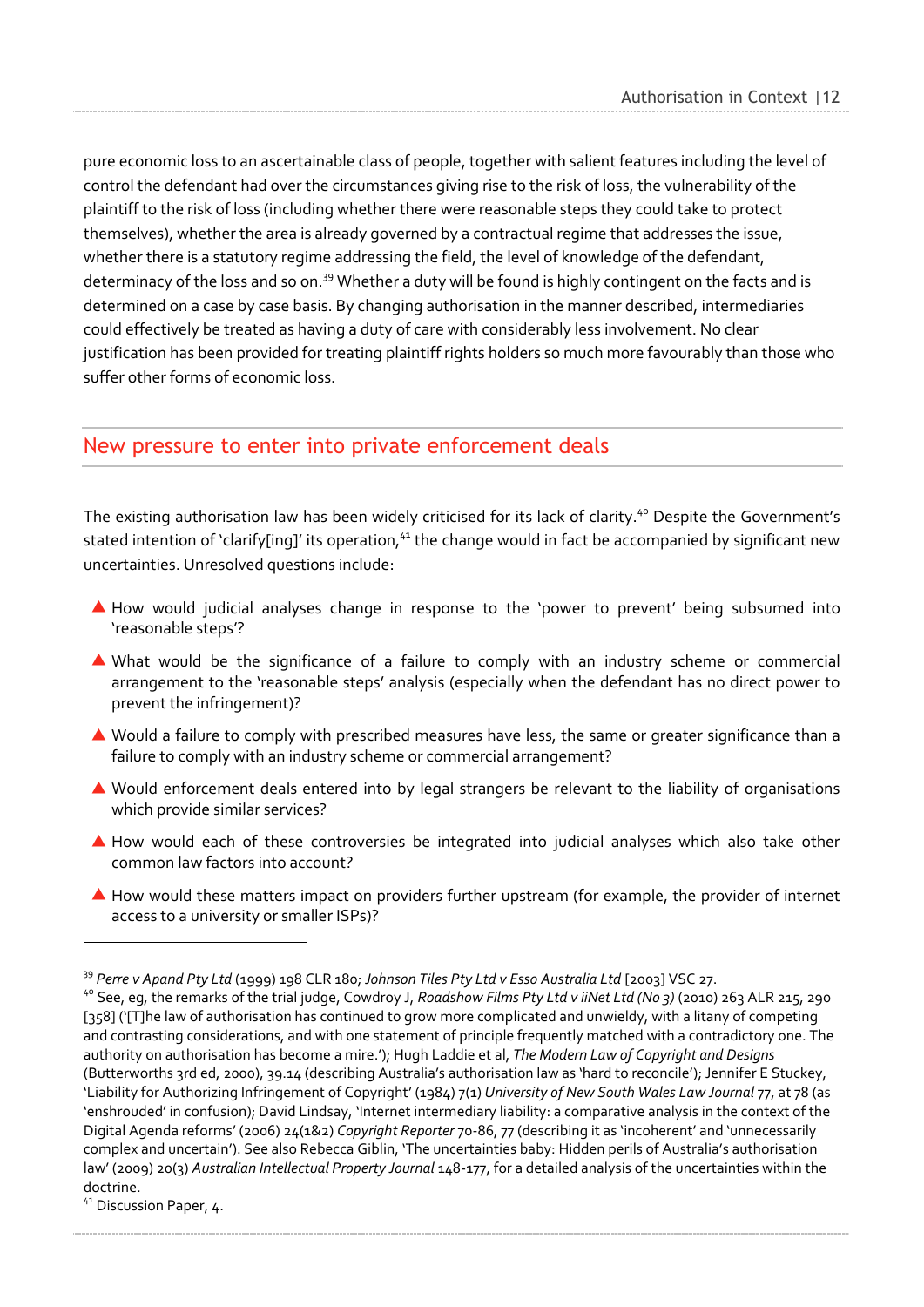Since authorisation's scope is largely determined by the common law, each of these matters would have to be teased out on a case by case basis to determine its new contours. That would be a significant task. Given the amendment's clear signal that the leading authority, *Moorhouse*, is no longer good law, new principles would have to emerge to fill the lacunae.

Intermediaries across a wide range of sectors, including libraries, universities and technology providers (particularly relating to online search and cloud hosting and storage) have expressed concern that they did not fully understand what their new liability might be if the Government's proposal were enacted. Even if they could be confident that they would not be liable under extended authorisation principles, intermediaries must also account for the risk that the Government may change that position by regulation if they do not sufficiently accommodate the interests of rights holders. Even if the Government has no current intention of doing so, there is significant potential for lobbying by rights holders to increase the number and scope of prescribed measures once the regulation power is in force, which further adds to the uncertainty about the potential scope of institutional obligations.

The combined effect of the expanded law, uncertainty about the extent of its reach and the possibility of regulations being prescribed if intermediaries were insufficiently accommodating would combine to exert significant pressure on Australian organisations to enter into private enforcement deals.

The strengthened hand of rights holders under the amended law would give them little incentive to be reasonable in negotiating the terms of such deals. That is problematic because the interests of copyright owners do not always align with the broader public interest, leading them to sometimes overreach in enforcing those rights. For example, the most powerful rights holders have long advocated for infringing users to have their internet access terminated, with the International Federation of the Phonographic Industry ('IFPI') suggesting in 2007 that '[d]isconnection of service for serious infringers should become the speeding fine or the parking ticket of ISP networks.<sup>142</sup> Since then, there has been growing awareness that termination of access is actually a very serious penalty, with significant impact on day to day life including the ability to engage with government and business, to study, and to look for employment. That, combined with the implications for fundamental human rights such as freedom of expression, demonstrates that it should not be inflicted lightly.<sup>43</sup> Separately, IFPI has also advocated for filtering of all content by ISPs using deep packet inspection, a method which would impose significant costs on the service provider and slow

<sup>42</sup> International Federation of the Phonographic Industry, *IFPI:07 Digital Music Report* (2007), 3 <http://www.ifpi.org/content/library/digital-music-report-2007.pdf>.

<sup>43</sup> See, eg, Frank LaRue, *Report of the Special Rapporteur on the promotion and protection of the right to freedom of opinion and expression*, UN GA HRC, 17<sup>th</sup> sess, Agenda Item 3, UN Doc A/HRC/17/27 (16 May 2011) <http://www2.ohchr.org/english/bodies/hrcouncil/docs/17session/A.HRC.17.27\_en.pdf> (criticising graduated response laws that provide for disconnection of access as being 'disproportionate'); Ministere de la Culture et de la Communication, *Publication du décret supprimant la peine complémentaire de la suspension d'accès à Internet* (*Publication of the decree abolishing the additional penalty of suspension of access to the Internet*), (9 July 2013) <http://www.culturecommunication.gouv.fr/content/download/72701/555642/file/130709\_MCC%20- %20cp%20suspension%20d%27acc%C3%A8s%20%C3%A0%20internet.pdf> (press release of the French Ministry of Culture and Communication, announcing that the repeal of provisions relating to internet access termination for copyright infringement, on the grounds that it was no longer seen as an appropriate remedy).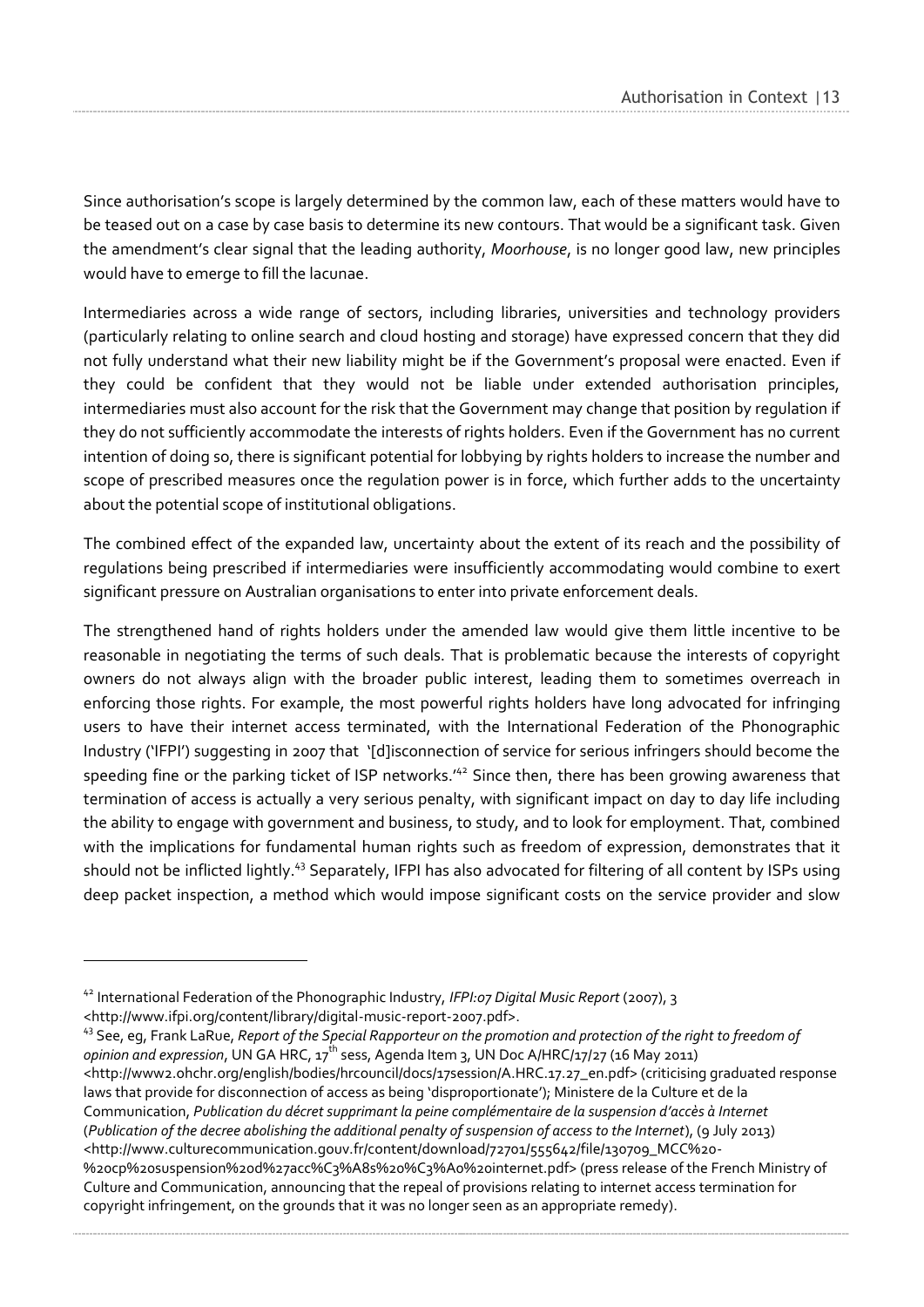down internet access for infringing and non-infringing users alike.<sup>44</sup> Despite IFPI's description of the method as 'effective and not unreasonably burdensome', it was rejected by the Court of Justice of the European Union as being contrary to the fundamental rights of intermediaries and users.<sup>45</sup>

It is entirely understandable that rights holders wish to exert their rights to full commercial advantage. However, that does not make it desirable or reasonable for them to have such a powerful role in deciding what everyone else's rights and responsibilities ought to be.

### <span id="page-16-0"></span>Increased need to rely on 'safe harbours'

An alternative way for intermediaries and others to manage extended authorisation liability may be to rely on the safe harbour provisions in Part V, Division 2AA of the *Copyright Act*. The Government has recommended accompanying the proposed extension of authorisation law with an expansion of existing safe harbour provisions to ensure they cover all online service providers rather than only 'carriage service providers'. 46

Safe harbours limit the monetary remedies available against service providers in some circumstances where the service has been put to infringing use. Universities, schools, libraries, search engines and cloud storage providers are among those that would benefit from this change, and it is a welcome initiative that would bring Australian law into line with many of its trading partners.

For the reasons set out below however, this extension would only partly ameliorate the consequences of an expanded authorisation law.

- **Safe harbours do not prevent liability from accruing:** There is no need to resort to reliance on safe harbours unless liability has accrued in the first place. Discussions with stakeholders suggest that it is important to many sectors to avoid liability altogether, rather than to merely rely on a limitation on remedies. For that reason, an extension to safe harbours would give them little comfort in dealing with rights holder demands that they take greater proactive steps to prevent infringement.
- **The extended safe harbours would apply only to certain online activities, not to all activities captured under the expanded authorisation law:** In many cases, the extension of authorisation liability would not be matched by an extended safe harbour. For example, libraries would not be protected from any new liability the law introduced for their users engaging in offline copying of their holdings. Nor would manufacturers be able to rely on the safe harbours to protect themselves from extended liability from the design of their products, or businesses for the sale of equipment that may be put to infringing use. In such cases, intermediaries will face new liability without any corresponding new protections.
- **Even where a safe harbour applies, it may still impose new burdens:** Even in situations where a safe harbour did apply, the service provider would still be obliged to comply with the attached conditions to

<http:/[/www.eff.org/files/filenode/effeurope/ifpi\\_filtering\\_memo.pdf>](http://www.eff.org/files/filenode/effeurope/ifpi_filtering_memo.pdf), 1.

- <sup>45</sup> Ibid; *Scarlet Extended SA v Societe belge des auteurs, compositeurs et editeurs SCRL (SABAM)* (C-70/10),
- EU:C:2011:771.

<sup>44</sup> IFPI, *ISPs – Technical Options for addressing online copyright infringement*

<sup>&</sup>lt;sup>46</sup> Discussion Paper, 7.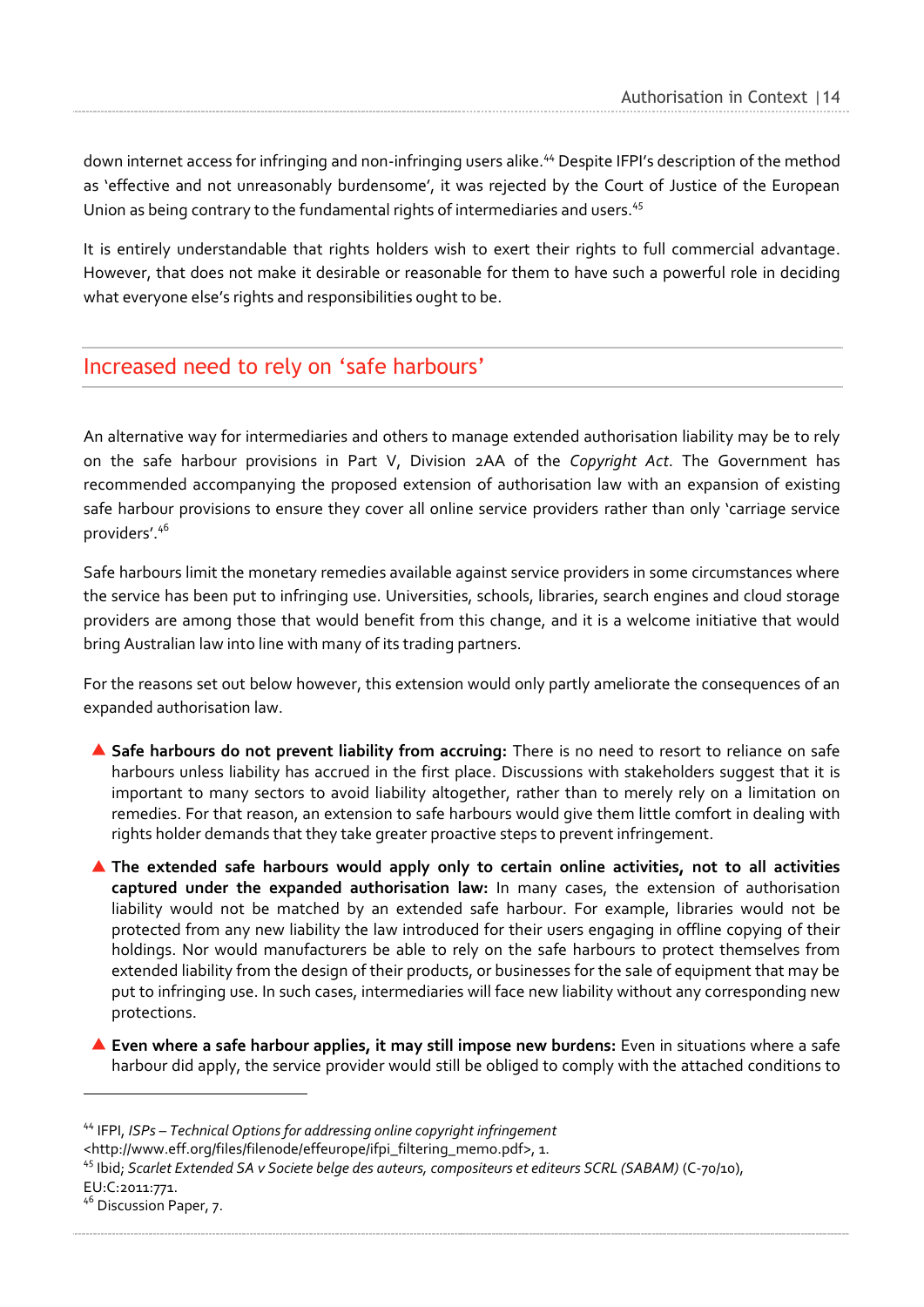obtain its benefit. For example, a cloud storage provider seeking to fall within the Category C safe harbour for its storage of copyright material on its system must comply with a range of requirements relating to the removal of that material.<sup>47</sup> To the extent that such obligations arise from the extension of authorisation liability (rather than liability under the existing law), the combined effect of the changes would still be to burden intermediaries with new obligations.

**Increased reliance on safe harbours = increased account terminations:** If extended authorisation law and extended safe harbours were both enacted, one serious unintended consequence may be that it encourages the termination of user accounts. This is because, in order to take advantage of any of the safe harbours, the service provider 'must adopt and reasonably implement a policy that provides for termination, in appropriate circumstances, of the accounts of repeat infringers.<sup>48</sup> Though the Government states in the Discussion Paper that it does not expect any 'industry scheme or commercial arrangement to impose ... any measures that would interrupt a subscriber's internet access',  $49$ termination policies must be put in place in order for service providers to rely on any of the safe harbours. The three members of the Full Court of the Federal Court in *iiNet* emphasised the need to implement genuine termination policies in order to shelter within the safe harbour.<sup>50</sup> Risk-averse institutions, unsure of the extent of their new obligations, may only be able to manage their new liability by becoming trigger-happy on user termination.

### <span id="page-17-0"></span>More red tape and regulation = reduced global competitiveness

Intermediaries exhibited widespread concern that the proposed changes would result in significant new compliance burdens. This would be the case whether they enter into formal industry arrangements or simply themselves proactively take additional steps to limit infringement to manage their extended liability.

The kinds of activities which such organisations may find themselves obliged to deal with if the proposed amendment is enacted include:

- **Developing policies to respond to infringement allegations** (How many warnings? In what circumstances? Who is to bear the costs of enforcement? What sanctions might be appropriate? How to deal with situations where different rights holders each demand different action to be taken?)
- **Evaluating infringement allegations** (How was the allegation generated? Is the information accurate? How serious is the offence?)
- **Additional record keeping and tracking** (and ensuring these are consistent with obligations under privacy legislation)
- **Passing on warnings**
- **Maintaining records to identify 'repeat infringers'.** Privacy legislation would apply to such records as they would be 'personal information'.
- **Implementing punishments**

<sup>47</sup> *Copyright Act*, ss 116AE, 116AH(1), Items 1, 4.

<sup>48</sup> *Copyright Act*, s 116AH(1), Item 1.

<sup>&</sup>lt;sup>49</sup> Discussion Paper, 4.

<sup>50</sup> *Roadshow Films Pty Ltd v iiNet Ltd* (2011) 194 FCR 285, 343-347 [258]-[272] (Emmett J), 404-407 [516]-[526] (Jagot J), 464-465 [803]-[806] (Nicholas J).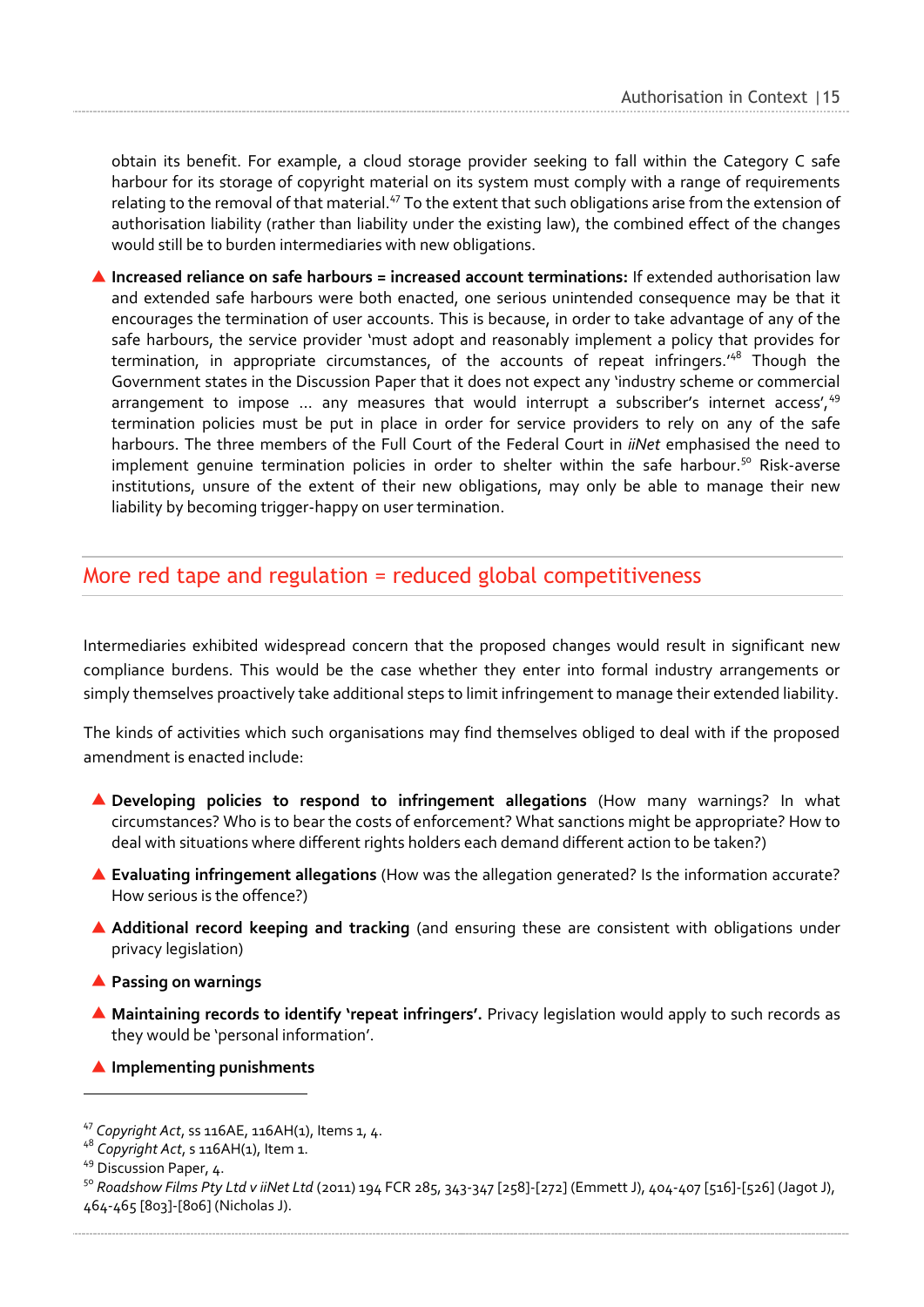#### **Adjudicating disputes between copyright owners and users**

- **Making determinations about exceptions** (eg in case of hardship, special needs. Was the material being accessed for a school project in circumstances where it was not commercially available, and is that relevant to determining what amounts to reasonable steps?)
- **Managing potential liability for unfounded allegations**

 $\overline{a}$ 

**Taking technical steps to alter or limit the use of their products and services**, including via the possible implementation of filtering, port blocking, slowing speeds etc.

Each of these obligations would consume finite public resources to be re-allocated from elsewhere. The appropriate allocation of enforcement costs has been a point of contention in every jurisdiction where governments have sought to impose new policing obligations on intermediaries. That global experience shows that intermediaries will not be able to rely on rights holders being willing to contribute to that burden. In New Zealand, for example, where the actual cost to ISPs of issuing a single notice is NZ\$30 or more, the recording industry proposed contributing just NZ\$2 or less,<sup>51</sup> and the movie industry insisted it should pay 'a matter of pennies' – or even nothing at all.<sup>52</sup> In many cases, the resources used to enforce these private rights would be public money intended for government, education, and research, diverted without any evidence that there would be a corresponding benefit in return.

Members of the technology sector, particularly hosting and cloud-computing providers, suggested that the changes might disproportionately disadvantage emerging participants compared to industry incumbents, and have a deleterious effect on competition. Various technology sector members also indicated that the proposed changes would make Australia a less attractive place to invest, and encourage offshoring and capital relocation. There was a widespread view that the change would put the Australian technology sector at a decisive disadvantage to international competitors, particularly in the provision of hosting and data centre operation. One representative of a large technology firm asked, 'why would you set up a new cloud storage service in Australia knowing you'd have more obligations than anywhere else in the world?' Another described the proposal as opening up 'a world of risk'. Others queried the cost/benefit analysis. By downgrading the power to prevent infringement, new liability would accrue regardless of whether the intermediary was best placed to reduce the infringement. From a risk management perspective, technology companies indicated that the proposed changes to the law would oblige them to consider taking greater proactive steps to reduce infringement. However, there are obvious inefficiencies in obliging owners of networks to take new proactive steps to reduce infringement without fully taking into account the costs that would impose (including degradation of performance and higher fees), and the benefits likely to be achieved in return.

<sup>51</sup> Recording Industry Association of New Zealand and Independent Music New Zealand, Submission to the Ministry of Economic Development, *Copyright (Infringing File Sharing) Regulations – Fee Review* (30 April 2012), 6-7

<sup>&</sup>lt;www.med.govt.nz/business/intellectual-property/pdf-docs-library/copyright/notice-process/illegal-peer-to-peer-filesharing-submissions-on-fee-review-discussion/rianz.pdf>.

<sup>52</sup> New Zealand Federation Against Copyright Theft, Submission to the Ministry of Economic Development, *Copyright (Infringing File Sharing) Regulations – Fee Review* (1 May 2012), 2-4 <www.med.govt.nz/business/intellectualproperty/pdf-docs-library/copyright/notice-process/illegal-peer-to-peer-file-sharing-submissions-on-fee-reviewdiscussion/nzfact.pdf>.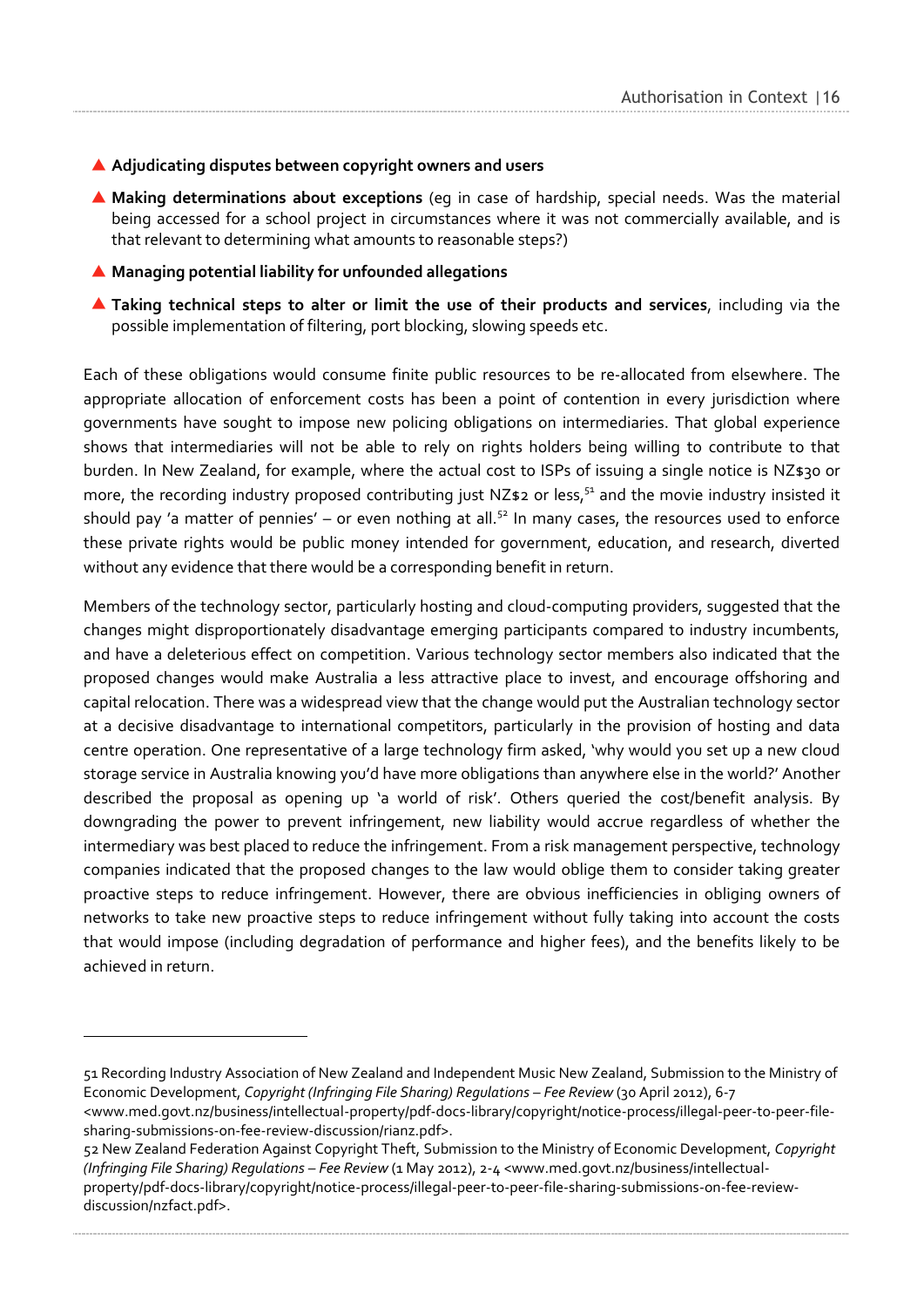Universities also expressed concern that, by being burdened with more extensive liability than their overseas counterparts, they would become less competitive internationally, the opposite of what the Government's deregulation agenda had promised.

## <span id="page-19-0"></span>Situating the proposal within the global context

The Discussion Paper claims that '[e]xtending authorisation liability is essential to ensuring the existence of an effective legal framework that encourages industry cooperation and functions as originally intended, and is consistent with Australia's international obligations', including Australia's obligations under free trade agreements with the United States, Singapore and Korea.<sup>53</sup> However, as detailed legal analysis by Associate Professor Kimberlee Weatherall has demonstrated, it seems clear that Australia's existing law is already fully compliant with those international obligations.<sup>54</sup> Indeed, Australia's authorisation law is already at least as broad as its overseas equivalents – and in some cases, extends considerably further. This can be demonstrated by comparison to jurisdictions with which it shares close historical and trading links: the UK, Canada, New Zealand and the United States.

Like Australia, the three Commonwealth countries each use authorisation frameworks to address questions of secondary infringement. While they share similar statutory origins, they have evolved to have rather different scope and content in each.

Under UK law, authorisation has been interpreted as requiring the defendant to have granted or purported to grant the third party the right to do the infringing act.<sup>55</sup> In the leading authority of *CBS Songs v Amstrad Consumer Electronics*, the House of Lords held that the manufacturer of tape recorders that allowed rapid copying (and advertised them in terms likely to encourage home copying of copyrighted music) had not authorised any resulting third party infringement, because, even though it conferred the *power* to copy, it did not grant the *right* to copy.<sup>56</sup> Under this interpretation, the clearer it is that the defendant is facilitating infringing behaviour (rather than granting legal permission to copy), the less likely it is that they are authorising infringement.<sup>57</sup> This position is considerably narrower than that taken in Australia. Though

<sup>53</sup> Discussion Paper, 3.

<sup>54</sup> Kimberlee Weatherall, Submission to the Joint Standing Committee on Treaties/Senate Standing Committee on Foreign Affairs, Defence and Trade References, *Korea-Australia Free Trade Agreement* (13 June 2014), 8-11 [<http://works.bepress.com/kimweatherall/29/>](http://works.bepress.com/kimweatherall/29/).

<sup>55</sup> *CBS Songs Ltd v Amstrad Consumer Electronics plc* [1988] AC 1013, 1054 (Lord Templeman, with whom the other members of the House of Lords agreed) ('*CBS v Amstrad*'), approving *Falcon v Famous Players Film Company* [1926] 2 KB 474, 499 (Atkin LJ). See also Kevin Garnett et al, *Copinger and Skone James on Copyright* (15th ed, Sweet & Maxwell, London, 2005), 450 [7-132].

<sup>56</sup> *CBS v Amstrad*, 1054.

<sup>&</sup>lt;sup>57</sup> Christina Angelopolous, 'Beyond the Safe Harbours: Harmonising Substantive Intermediary Liability for Copyright Infringement in Europe' [2013] 3 *Intellectual Property Quarterly* 253-274, 256-257.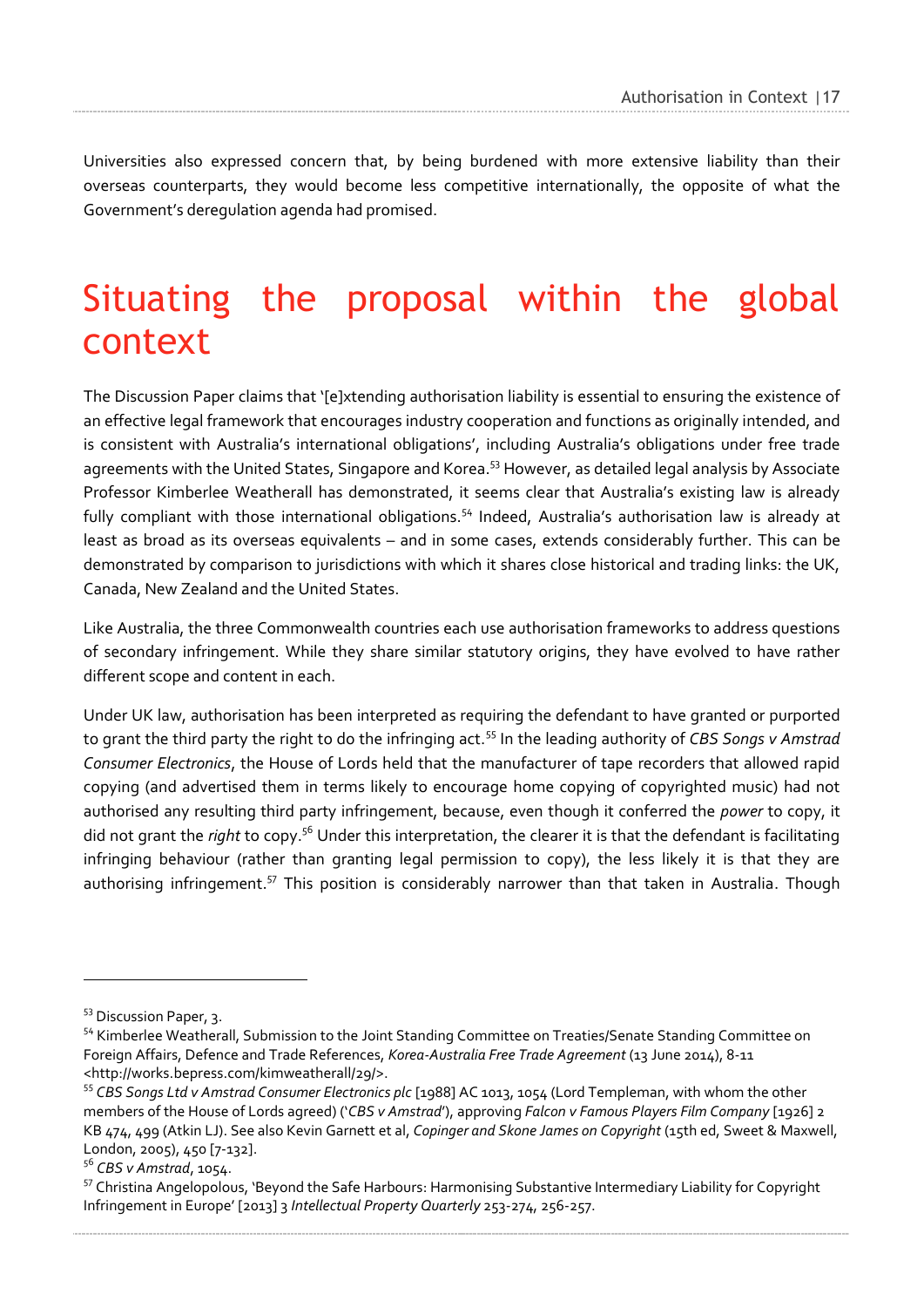some lower courts have subsequently sought to broaden the definition, the House of Lords authority remains good law.<sup>58</sup>

In Canada, the leading authority is *CCH Canadian v Law Society of Upper Canada*. <sup>59</sup> The facts closely matched those in *Moorhouse*, with plaintiff publishers arguing that, by providing photocopying machines alongside their copyrighted works, a law library had authorised any resulting third party infringement. The Supreme Court of Canada rejected the argument in strong terms, finding that, even if infringement had occurred, the library had too little control over the actions of the direct infringers to justify the imposition of liability.<sup>60</sup> In making that finding, the Canadian court criticised the approach that had been taken the Australian High Court in *Moorhouse*, finding that it 'shift[ed] the balance in copyright too far in favour of the owner's rights and unnecessarily interfere[d] with the proper use of copyrighted works for the good of society as a whole.'<sup>61</sup> There is no suggestion that Australia's High Court in *iiNet* overturned *Moorhouse*, or that it would be decided differently under our existing law. Accordingly, the Australian law remains considerably broader than the Canadian equivalent.

New Zealand's authorisation doctrine has rarely been tested, and 'scant' authorities leave it unclear whether the Australian or UK approaches might be preferred.<sup>62</sup>

Unlike its Commonwealth counterparts, the US's secondary liability law is not based on authorisation. Instead, its common law has evolved to recognise three separate ways in which secondary liability might arise: where a defendant has vicariously engaged in infringement, contributed to it, or induced it. Vicarious liability arises where a defendant has the 'right and ability' to supervise the third party's copyright infringement, and a direct financial interest in its occurrence,<sup>63</sup> while contributory liability requires the defendant, with knowledge of the third party infringement, to have 'induced, caused or materially contributed' to it.<sup>64</sup> Both doctrines have been interpreted as requiring a significant degree of direct and immediate control over the third party infringement.<sup>65</sup> Vicarious liability requires a close 'monitoring and supervisory relationship between the defendant and actual infringer.<sup>66</sup> Contributory liability's knowledge element, where the product or service is capable of substantial non-infringing uses, can be satisfied only by actual knowledge held at a time the defendant was contributing to the third party infringement or could do

<sup>&</sup>lt;sup>58</sup> Some lower courts have more recently sought to read the law more broadly to capture blameworthy defendants in circumstances where there is no grant or purported grant to do the act complained of – see, eg, *Twentieth Century Fox Film Corporation v Newzbin Ltd* [2010] EWHC 608 (Ch) and *Dramatico Entertainment Ltd & Ors v British Sky Broadcasting Ltd* [2012] EWHC 268 (Ch). These examples appear to be contrary to existing precedent. See discussion in Christina Angelopolous, 'Beyond the Safe Harbours: Harmonising Substantive Intermediary Liability for Copyright Infringement in Europe' [2013] 3 *Intellectual Property Quarterly* 253-274, 256-257.

<sup>59</sup> [2004] 1 SCR 339.

 $60$  Ibid, 363-364 [45].

 $61$  Ibid, 362 [41].

<sup>&</sup>lt;sup>62</sup> See discussion in Susy Frankel, *Intellectual Property in New Zealand* (LexisNexis, 2<sup>nd</sup> ed, 2011), 282-287

<sup>&</sup>lt;sup>63</sup> [Gershwin Publishing Corp](file:///C:/Users/rchen/AppData/Roaming/Microsoft/Word/FN/194_F.2d_Gershwin%20Publ) v Columbia Artists Management, Inc, 443 F 2d 1159, 1162 (2d Cir 1971).

<sup>64</sup> Ibid, cited with approval in *[Sony Corpo](file:///C:/Users/rchen/AppData/Roaming/Microsoft/Word/FN/094B_US_Sony%20Corp.pdf)ration of America v Universal City Studios, Inc*, 464 US 417, 487 (1984); *Metro-Goldwyn-Mayer Studios Inc [v Grokster,](file:///C:/Users/rchen/AppData/Roaming/Microsoft/Word/FN/094C_125%20S.%20Ct._MGM.pdf) Ltd*, 545 US 913, 930 (2005) ('*Grokster*').

 $65$  The decision in which the Ninth Circuit set out these interpretations was overturned on ultimate appeal to the Supreme Court on the grounds of inducement liability. However, the findings in relation to the operation of contributory and vicarious liability were undisturbed.

<sup>&</sup>lt;sup>66</sup> –Metro-Goldwyn-Mayer Studios Inc v Grokster Ltd, 380 F 3d 1154, 1165 (9th Cir 2004).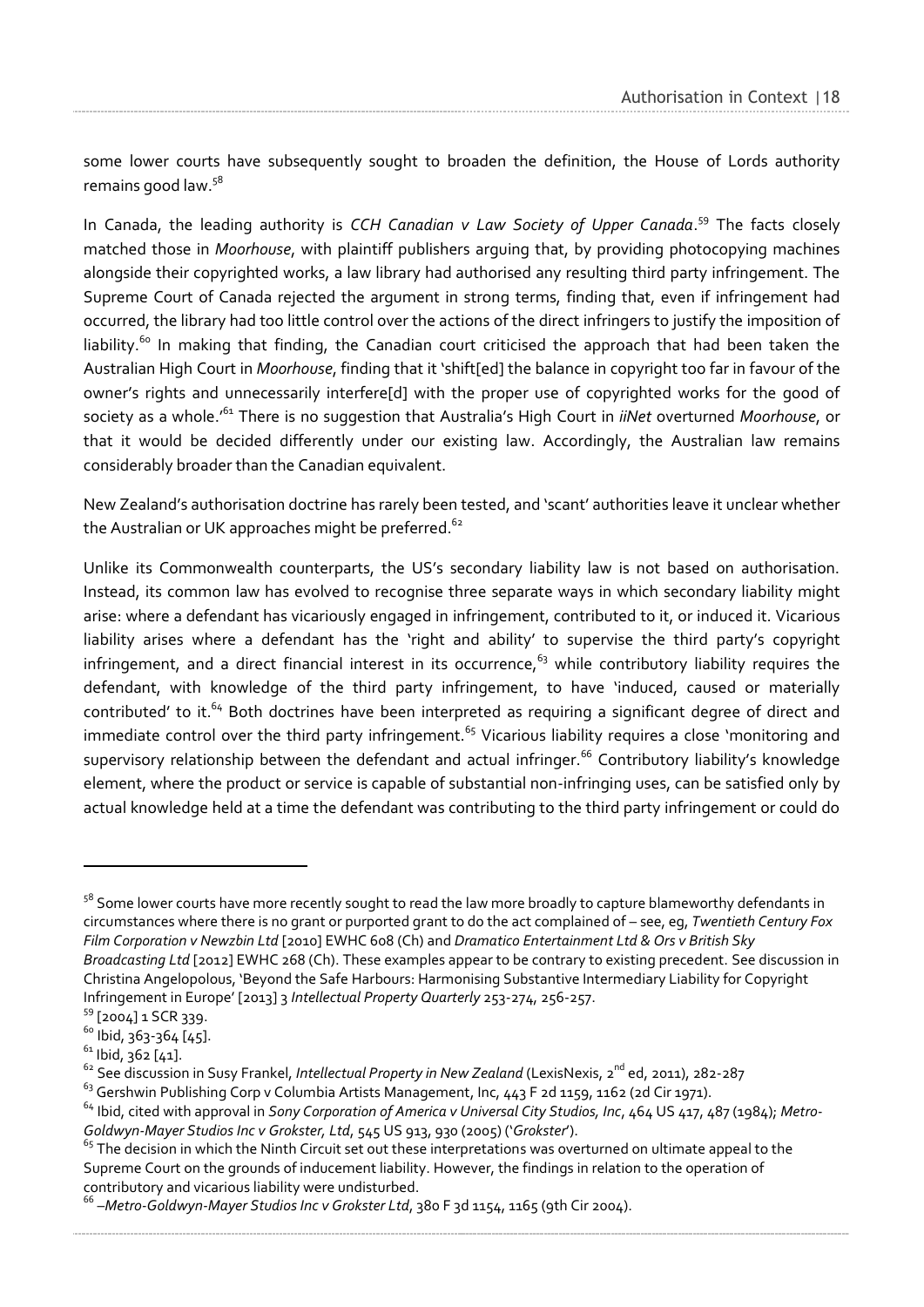something to prevent it.<sup>67</sup> In the early 2000s, P2P software providers effectively bypassed the law by designing their technologies to eliminate that liability-attracting control. Confident of avoiding liability, they then encouraged their users to put them to infringing use.<sup>68</sup> The US Supreme Court responded by introducing a third doctrine, inducement, of which control is not an element. It applies where a defendant provides a device or service 'with the object of promoting its use to infringe copyright, as shown by clear expression or other affirmative steps taken to foster infringement.<sup>69</sup> The creation of the third doctrine was driven by the need to capture situations where defendants have only indirect or attenuated powers to prevent third party infringement, but where their involvement is nonetheless such to justify liability. As *Sharman* (discussed above) demonstrates, Australia's existing authorisation law already has the built-in flexibility to respond to such situations; the more intimately the defendant is involved in the infringement, the less power it needs to have to prevent it to justify a finding of liability. Thus, the reach of Australia's authorisation law already approximates the combined scope of the three US doctrines.<sup>70</sup>

This analysis demonstrates that the Australian law is already as broad as (or broader than) overseas equivalents. The breadth of the existing law is further highlighted by the practical point that Australia is the only jurisdiction in which an ISP has been sued for mere failure to pass on unsubstantiated infringement allegations. The current proposal to extend Australia's authorisation law still further would impose new obligations on all sectors beyond those required of their competitors overseas. Those obligations may even extend to new general obligations to monitor and/or filter their customers' behaviour; something which has been expressly rejected in the EU via multiple judgments of the Court of Justice of the European Union as being contrary to the fundamental rights of intermediaries and users.<sup>71</sup> That would also seemingly go beyond that required under safe harbour law, which in Australia, as in its US progenitor, expressly imposes no duty to monitor.<sup>72</sup> They would certainly place rights holders, including many large foreign companies, in an extremely favourable position in their commercial dealings with Australian intermediaries and consumers.

#### <span id="page-21-0"></span>What about graduated responses?

In several jurisdictions around the world, ISPs are required by law to play a greater role in online copyright enforcement.<sup>73</sup> However, in no country are these obligations imposed via extensions to the general law governing secondary infringement. The various schemes apply only to ISPs. They do not impose additional obligations on other intermediaries, and thus avoid imposing the kind of additional burdens on other intermediaries that would result if the current proposal were to be enacted. Furthermore, they are statutory in nature. Each one clearly sets out the relevant parties' rights and obligations, and they incorporate various checks and balances to manage the competing interests. (The handful of voluntary schemes operating

<sup>67</sup> Ibid, 1162-1163.

<sup>68</sup> The complete history of this phenomenon is explored in Rebecca Giblin, *Code Wars* (Edward Elgar, 2011).

<sup>69</sup> *[Grokster](file:///C:/Users/rchen/AppData/Roaming/Microsoft/Word/FN/051_SupremeCourt_Metro-Goldwyn-Mayer.pdf)*, 936-37.

 $7^{\circ}$  See also comparison of Australian and US secondary liability law in Jane Ginsburg and Sam Ricketson, 'Separating Sony sheep from Grokster (and Kazaa) goats: Reckoning future business plans of copyright-dependent technology entrepreneurs' (2008) 19(1) *Australian Intellectual Property Journal* 10-42, especially 12-20.

<sup>71</sup> *Scarlet Extended SA v Societe belge des auteurs, compositeurs et editeurs SCRL (SABAM)*, C-70/10, EU:C:2011:771; *Belgische Vereniging van Auteurs, Componisten en Uitgevers CVBA (SABAM) v Netlog NV*, C-360/10, EU:C:2012:85. <sup>72</sup> *Copyright Act*, s 116AH(2); 17 USC 512(m)(1).

<sup>73</sup> See generally Rebecca Giblin, 'Evaluating Graduated Response' (2014) 37 *Columbia Journal of Law & the Arts* 147-209.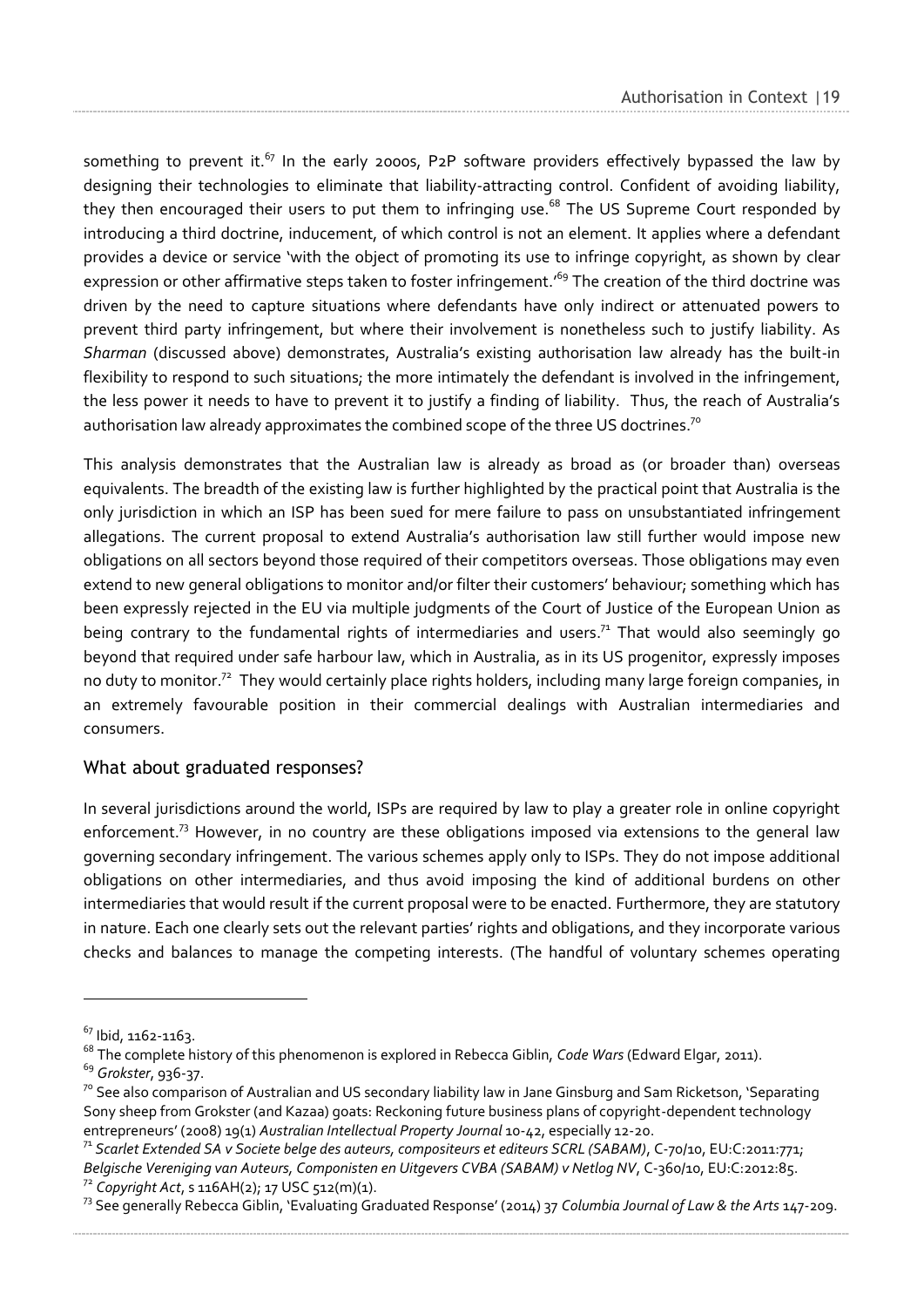without such oversight, by agreement between some ISPs and some rights holders, are readily distinguishable from the current proposal in that they are not compelled to do so by the threat of liability.) By contrast, the current proposal is not only not limited to ISPs, but leaves an extraordinary amount of heavy lifting to the common law.

### <span id="page-22-0"></span>**Conclusions**

Australia's secondary liability law is already as broad as or broader than those of its overseas counterparts, and is fully compliant with its international obligations. Expanding it further still would create unprecedented new liability for Australia's institutions, requiring them to take more proactive steps to prevent infringement and pressuring them to enter into private enforcement deals with major rights holders. The way in which the proposal is drafted would use a 'one size fits all' approach contrary to a century of authority stating the necessity of determining liability with reference to the individual facts of each case. It would also give copyright owners considerably broader rights against Australian individuals and institutions than those suffering economic loss because of torts committed in other contexts, without any justification of why they should receive such special treatment. Elevating rights holders into that position of power would result in arrangements that may have insufficient regard for the rights and interests of intermediaries and users. The proposed amendments would likely result in persistent rightholder lobbying for new regulations that go further and do more, perpetuating uncertainty about the scope of intermediaries' obligations and liability. Australian intermediaries and institutions, including libraries, schools, universities, cloud providers and search engines, would also be obliged to rely on 'safe harbours' to manage their liability. That would likely result in more user account terminations, but, even then, would not fully shelter intermediaries from their increased regulatory burdens. Requiring Australian intermediaries to do more than their overseas counterparts makes Australia less competitive, and a less attractive place for investment. All of this would be imposed with little clear idea about the benefits that the changes would be likely to effectuate.

If new obligations are to be imposed on intermediaries to proactively assist rightholders in copyright enforcement activities, these should be imposed independently of the authorisation framework. By more accurately targeting the intermediaries best placed to limit infringement, the Government could eliminate much of the collateral damage that would occur as a result of a too-wide expansion. A targeted scheme that is the subject of full debate and consultation would more clearly identify the new responsibilities to be imposed and the costs and benefits that would result, reduce uncertainty, and ensure the incorporation of checks and balances to appropriately balance the various competing interests.